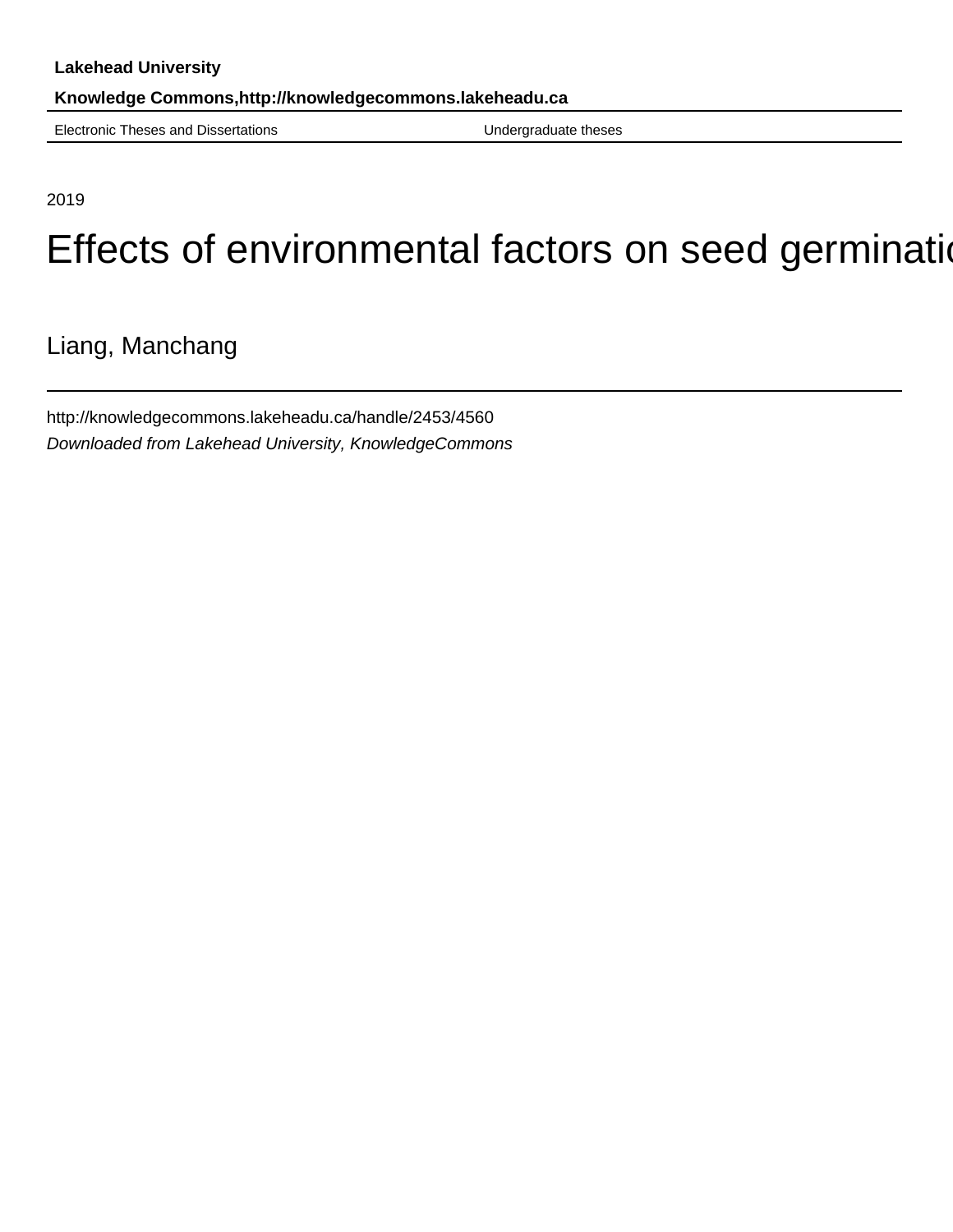# **Effects of environmental factors on seed germination**

By: Manchang Liang

A Thesis Submitted in Partial Fulfillment of the Requirements for the Degree of Bachelor of Science in Forestry

FACULTY OF NATURAL RESOURCES MANAGEMENT LAKEHEAD UNIVERSITY THUNDER BAY, ONTARIO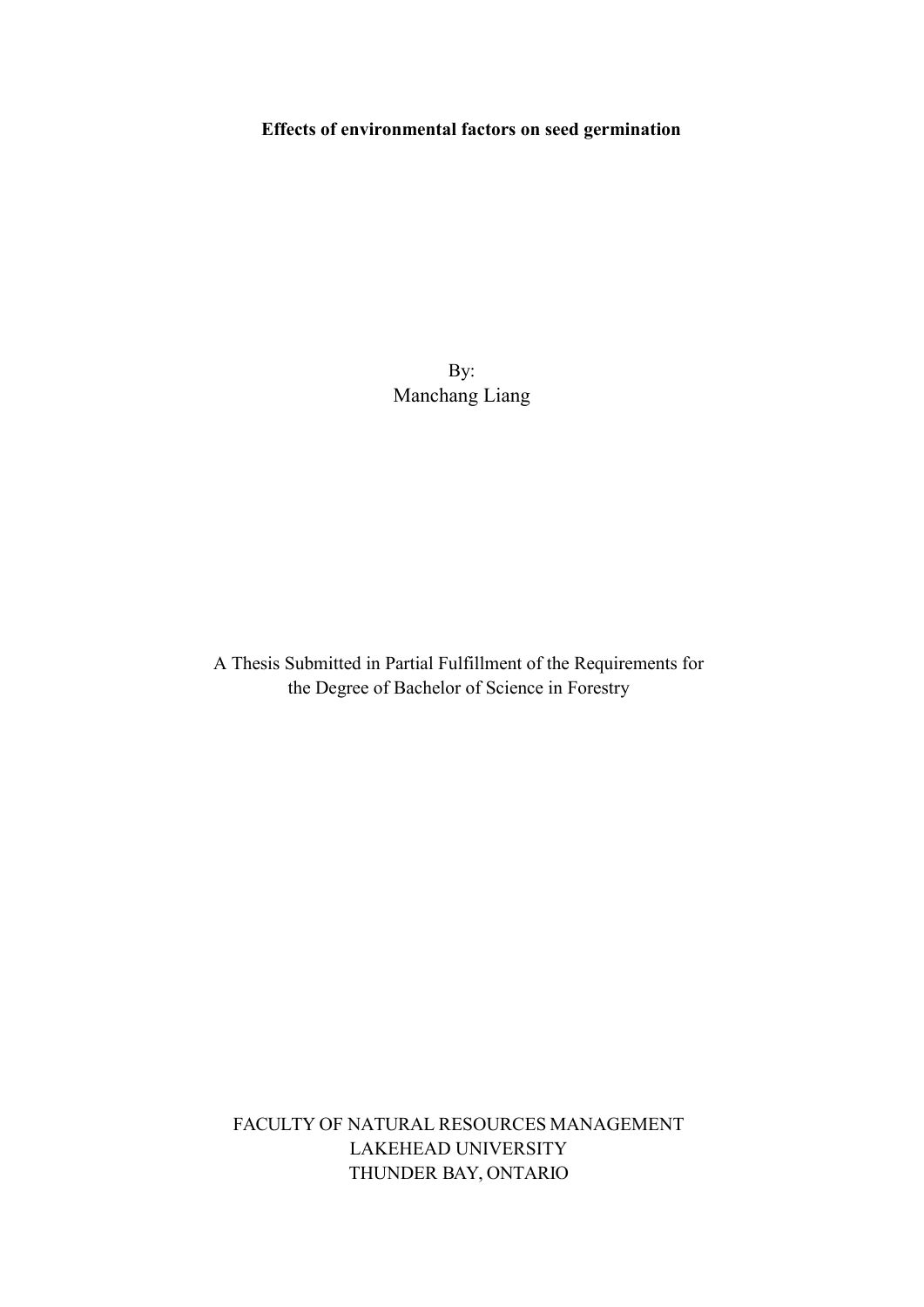## **LIBRARY RIGHTS STATEMENT**

In presenting this thesis in partial fulfillment of the requirements for the HBScF (or HBEM) degree at Lakehead University in Thunder Bay, I agree that the University will make it freely available for inspection.

This thesis is made available by my authority solely for the purpose of private study and research and may not be copied or reproduced in whole or in part (except as permitted by the Copyright Laws) without my written authority.

Signature:

| Supervisor:    |  |
|----------------|--|
| Second Reader: |  |

Date: \_\_\_\_\_\_\_\_\_\_\_\_\_\_\_\_\_\_\_\_\_\_\_\_\_\_\_\_\_\_\_\_\_\_\_\_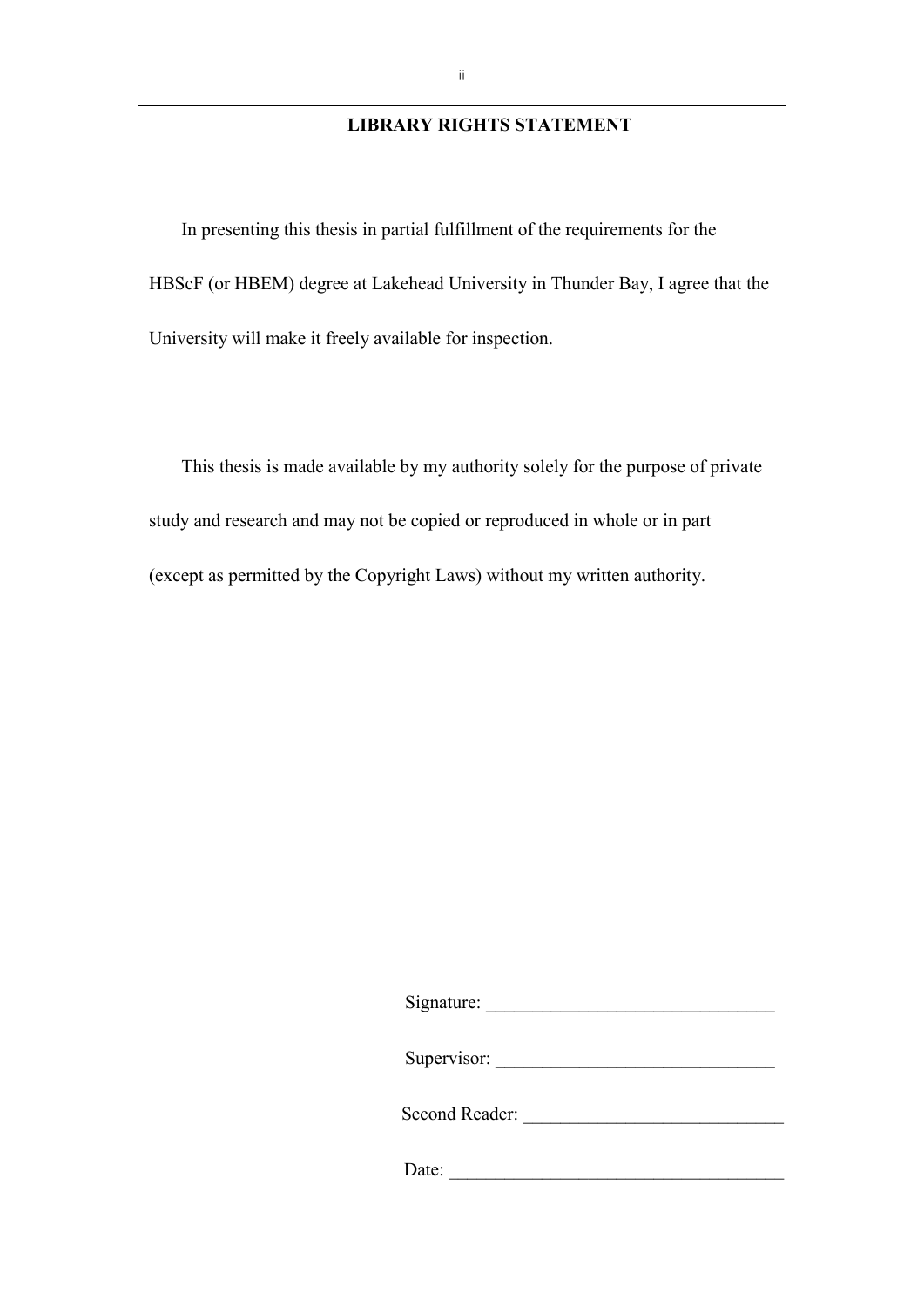# **A CAUTION TO THE READER**

This HBScF (or HBEM) thesis has been through a semi-formal process of review and comment by at least two faculty members. It is made available for loan by the Faculty of Natural Resources Management for the purpose of advancing the practice of professional and scientific forestry.

The reader should be aware that opinions and conclusions expressed in this document are those of the student and do not necessarily reflect the opinions of the thesis supervisor, the faculty or Lakehead University.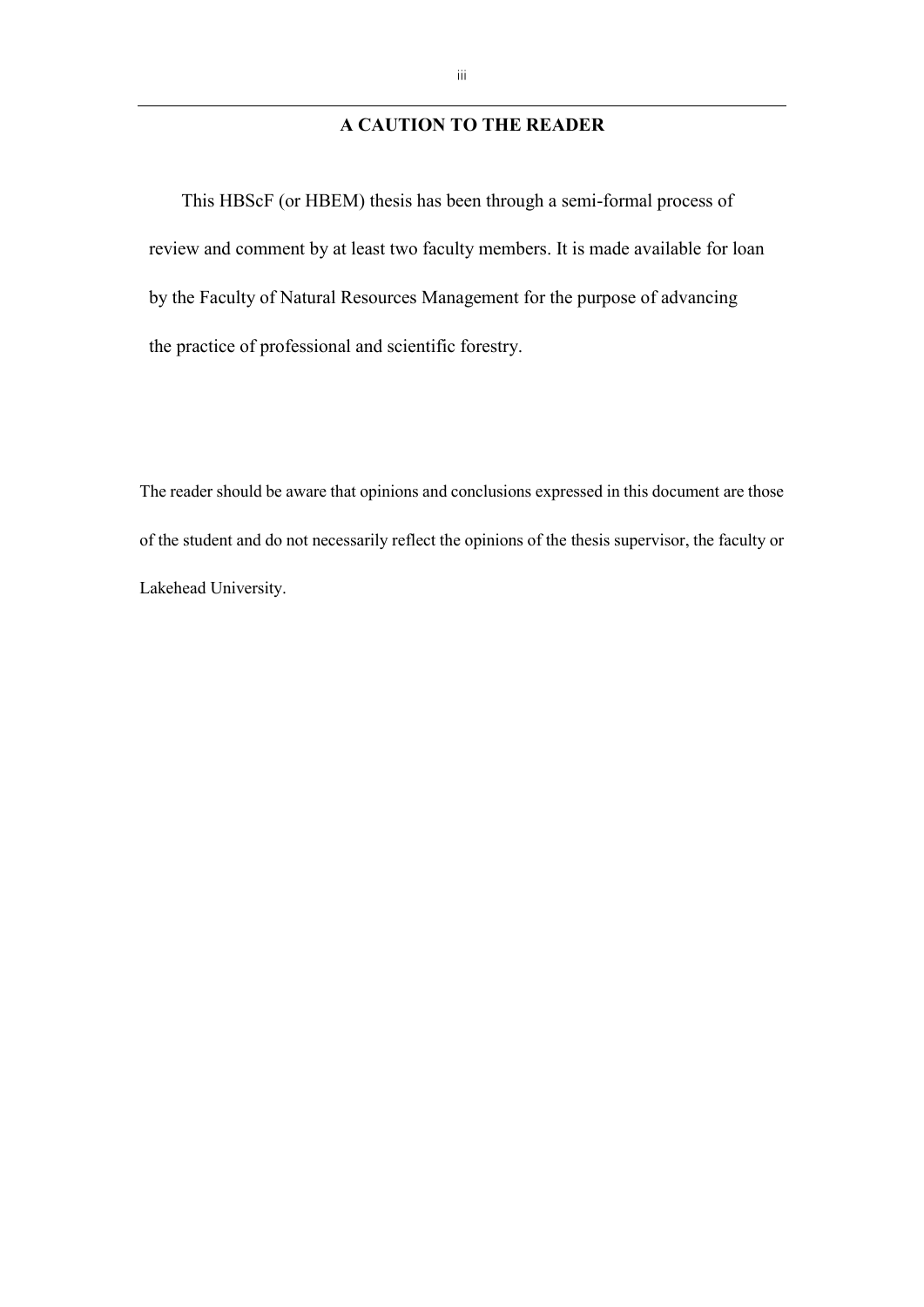# **TABLE OF CONTENTS**

<span id="page-4-0"></span>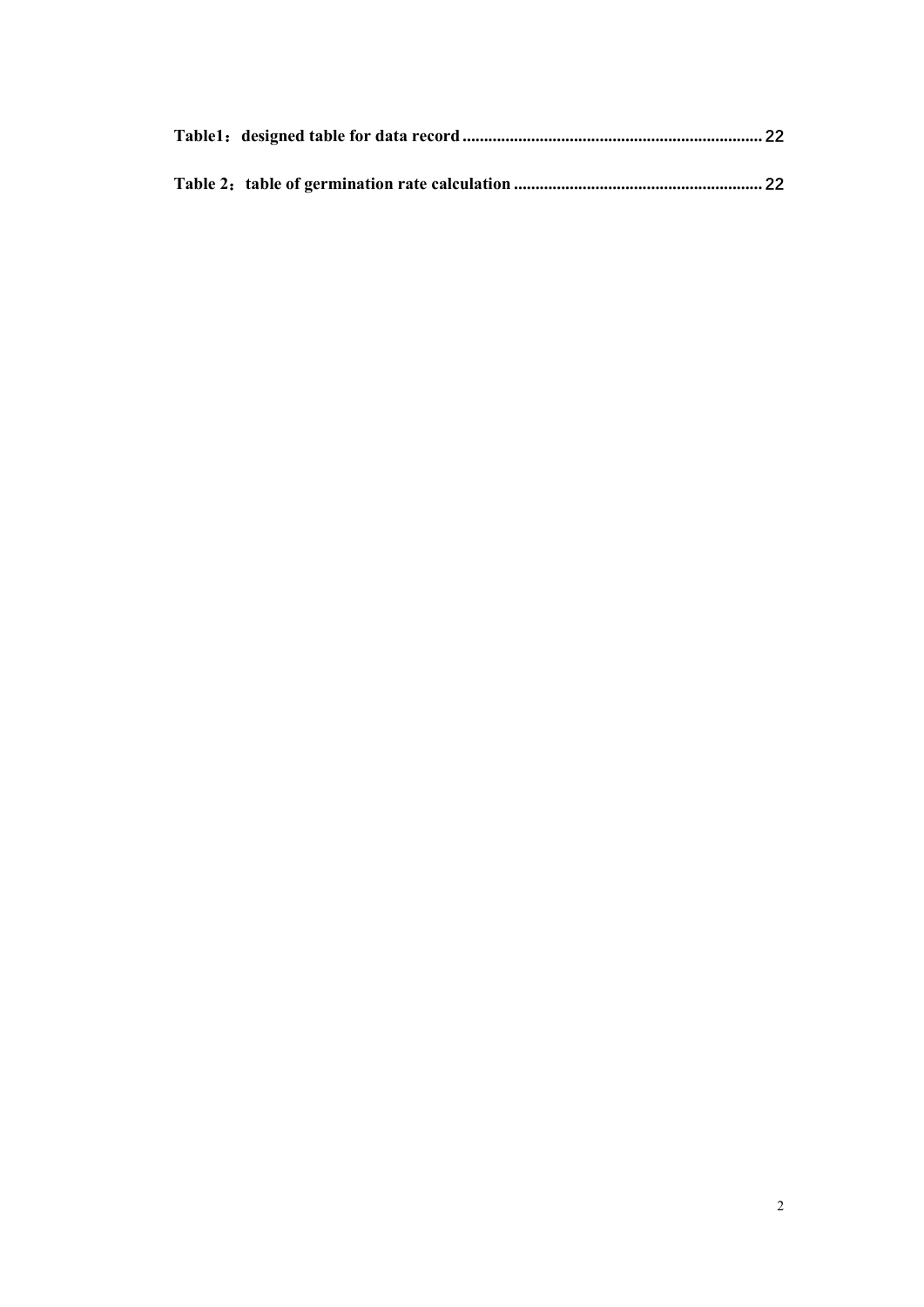# **LIST OF FIGURES**

<span id="page-6-0"></span>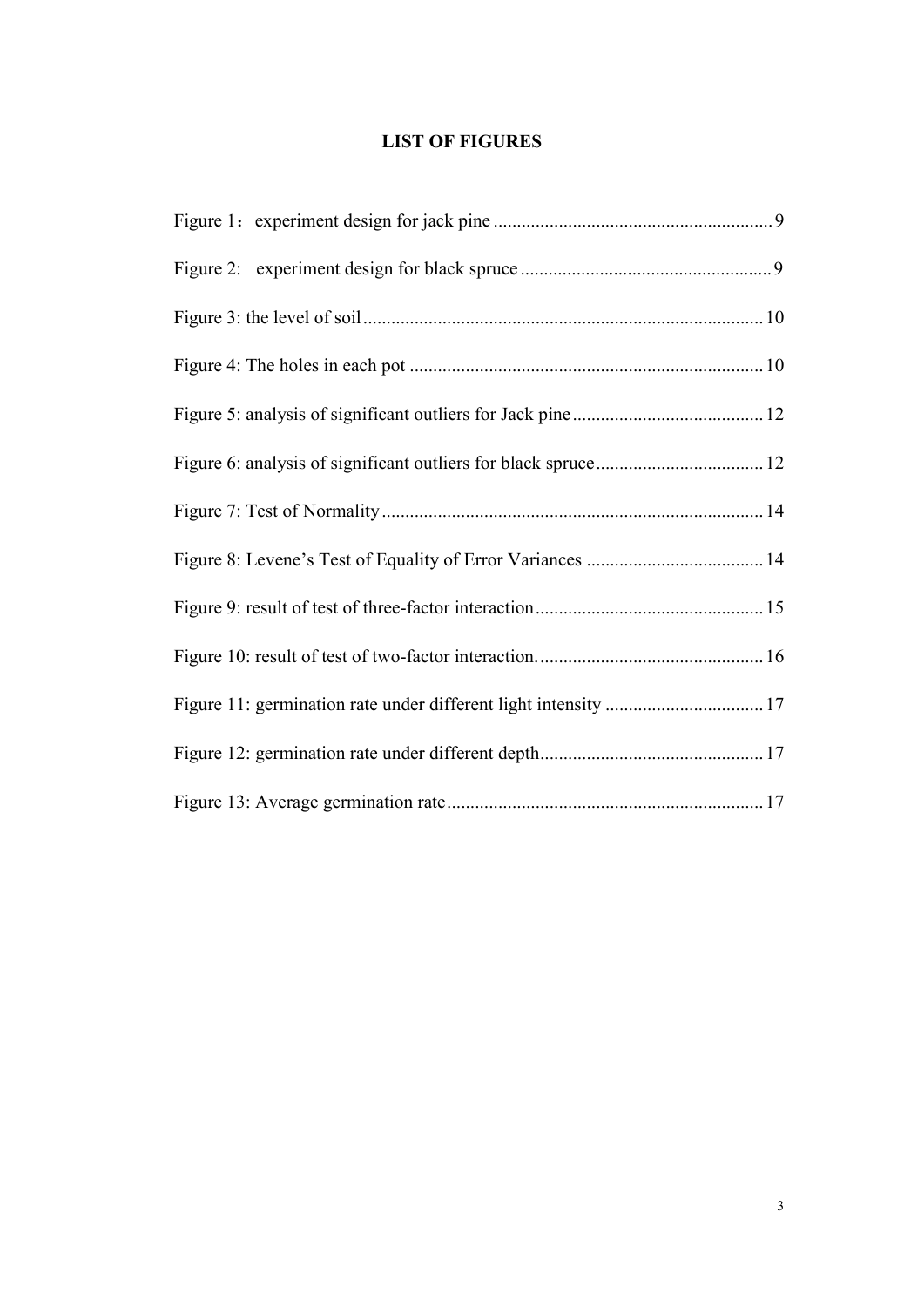# **LIST OF TABLES**

<span id="page-7-0"></span>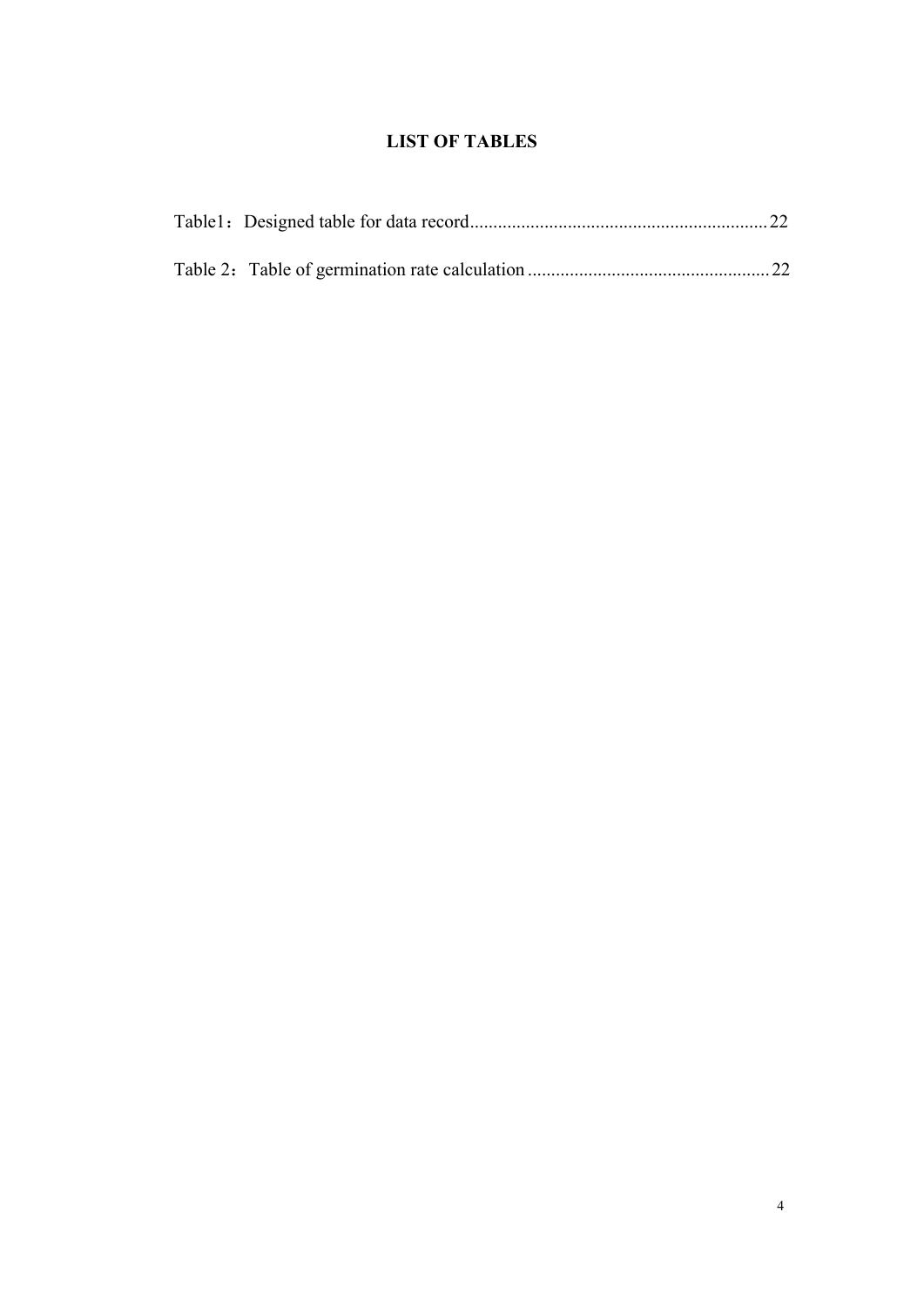#### **Abstract**

#### **Keywords: tree seed germination, environmental factors, light, planting depth**

Detailed understanding of the environmental conditions required for the germination and growth of tree seeds is an important prerequisite for the formulation of comprehensive and sustainable forest development strategies, which is of great significance for afforestation and forest management. The germination and establishment of seeds under different light intensity, different planting depth and different species types were studied. Among all tested tree seeds, there was no significant difference in seed germination rates in different planting depths. There was no significant three-way interaction between light intensity, planting depth and tree species. There was a significant two-way interaction between light intensity and tree species. Under the same light intensity, the germination rate of black spruce was higher than that of Jack pine. Light, had significant effects on germination rate. After comparing between groups, it was found that the germination rate was higher under 60% light intensity.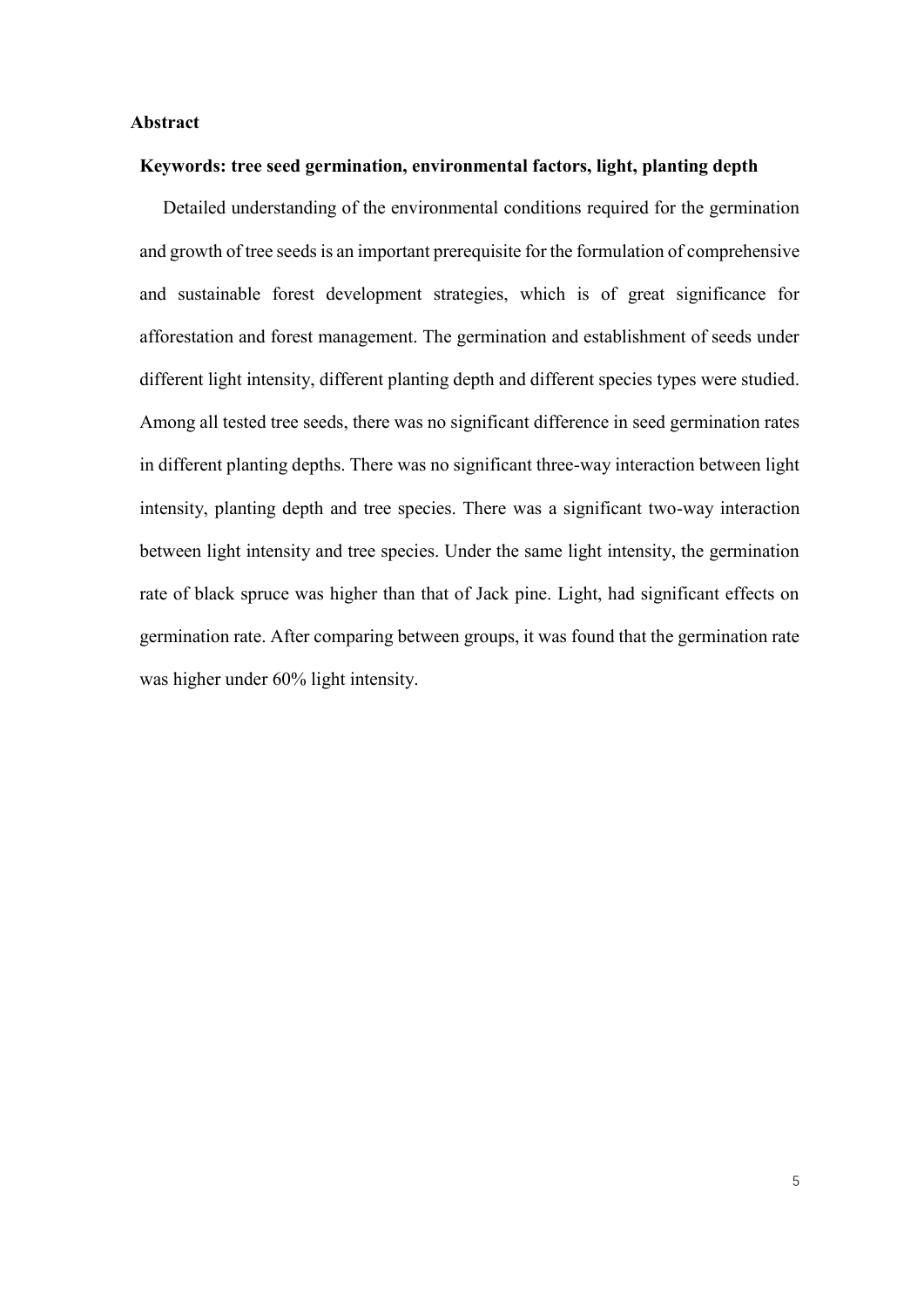#### **Introduction**

Jack pine (Pinus banksiana Lamb:) is the most widely distributed pine species in Canada (Rudolph and Laidly, 1990) and has significant economic importance to the forest industry (Foster and Morrison, 1976; Anonymous, 1980; Rudolph and Laidly, 1990). Jack pine can grow in almost any soil, but it needs full sun light and prefers dry soil although it can tolerate a range of moisture levels.

Jack pine is known for its unique shape and ability to thrive in the poorest conditions. Jack pine is a native species that has been used as food and medicine by the first nations for centuries. It almost grows in all province in Canada. Jack pine also plays an important role in reforestation after forest fires. The fire caused the cones to open and release the seeds, so that seedlings will regenerate at the first time after fire.

Recent years, studies in Ontario and whole Canada are attempting to solve the issues related to forest sustainable and the impacts of existing forest management practice on forest sustainable and biodiversity. Jack pine ecosystem productivity project is one of several related studies in North America.

Black spruce (Picea mariana (B.S.P.) Mill.) is the most common boreal tree species, and it is also called a transcontinental species. Black spruce is widely distributed in Canada, and it can be found across Ontario. Black Spruce is an adaptive species and they can grow in a variety of soils. For the shade tolerate, Black Spruce only can tolerate partial shade.

The tree is used in industry and commerce primarily for pulp and paper due to its unique properties - long fibers, but it is also used in the production of other wood products. Other indigenous people use it to make snowshoe stands and clotheslines.

Black spruce is also considered as a serotinous species, so that it also plays the same role with Jack pine in reforestation. That means it's still fire help open its cones and

6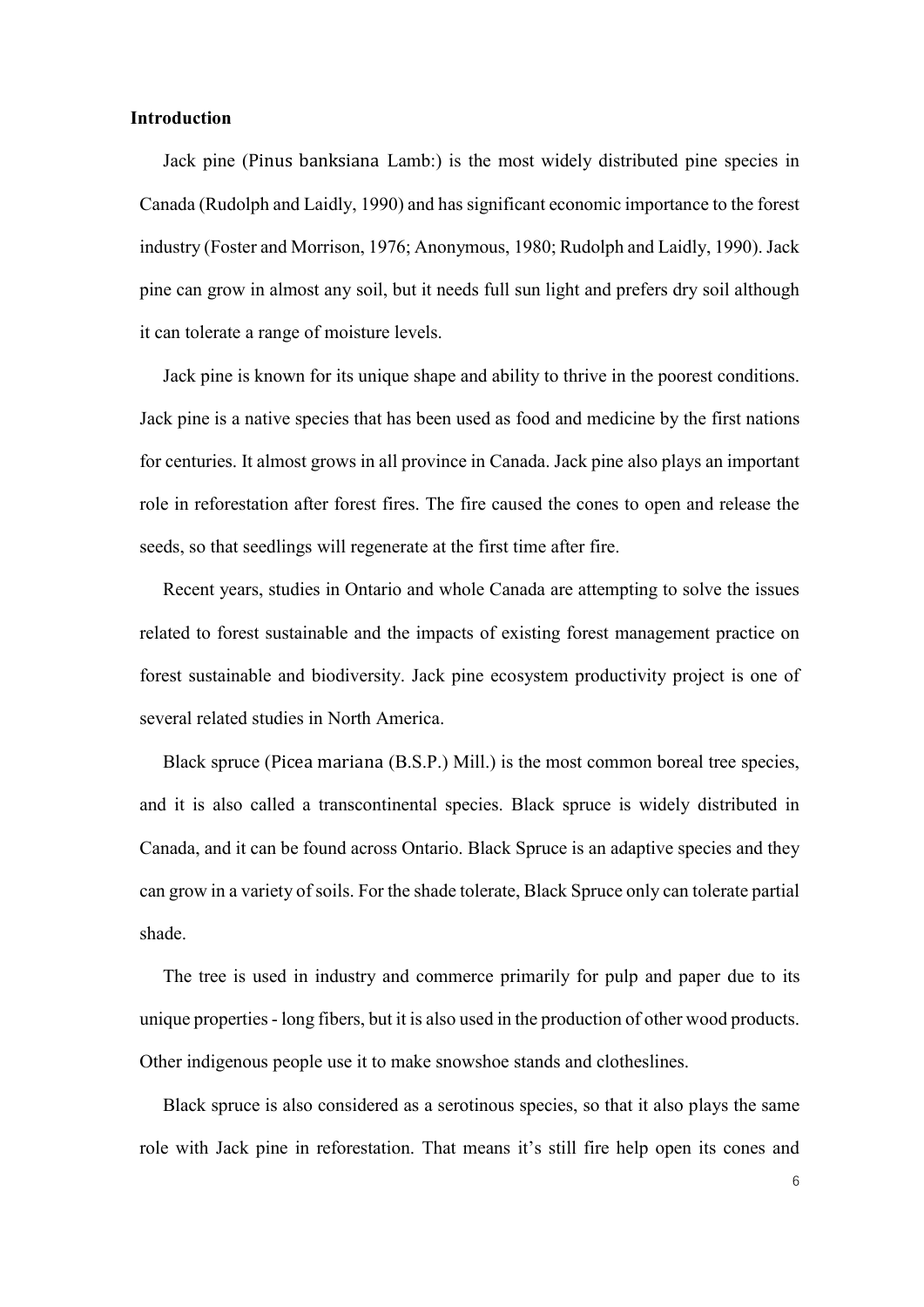release seeds. For example, Manitoba didn't have that many kinds of trees to begin with, only about 24. Black spruce is one of the most important tree species in most of the central and northern Manitoba province and thus plays an important role in creating forest habitats for many other plant and animal species. Black spruce provides food and shelter for the animals throughout the northern forest.

Germination of seeds is the initial, and under some circumstances, a critical step in the reproduction of forest stand by natural and artificial means. a fundamental knowledge of the ecology of germination of the seed of the commercially important species is therefore essential to the forester practicing the art of silviculture. (Ackerman 1965). Germination also is one of the most important factors to access the quality of seeds depending upon species. These requirements are dictated by the species "tolerance" characteristics and the amount of stored substrate in the seed (Farmer 2017).

Jack pine seeds germinate best in mineral soils or organic. Some shade may help germinate, but young jack pines need plenty of sunlight to grow. In well-watered forest conditions, seeds germinate when the temperature reaches 18" C, but light also affects germination. Under continuous light conditions, germination is completed in the temperature range of 16 " $\sim$  27" C (60 " $\sim$  80" F).

Black Spruce seeds germinate and grow relatively easily. Seed dormancy is short, easily broken, and sowing without any pretreatment can be reasonably successful. The advantage of short pretreatment is that seeds germinate at a greater rate, and the germination of the seedlings will be synchronized with that of most seedlings within a few days.

It is now firmly established that after germination, tree seedlings have highly variable light requirement. In this study, the objective was to evaluate the relationship between light and germination rate, depth and germination rate, or both and germination rate. At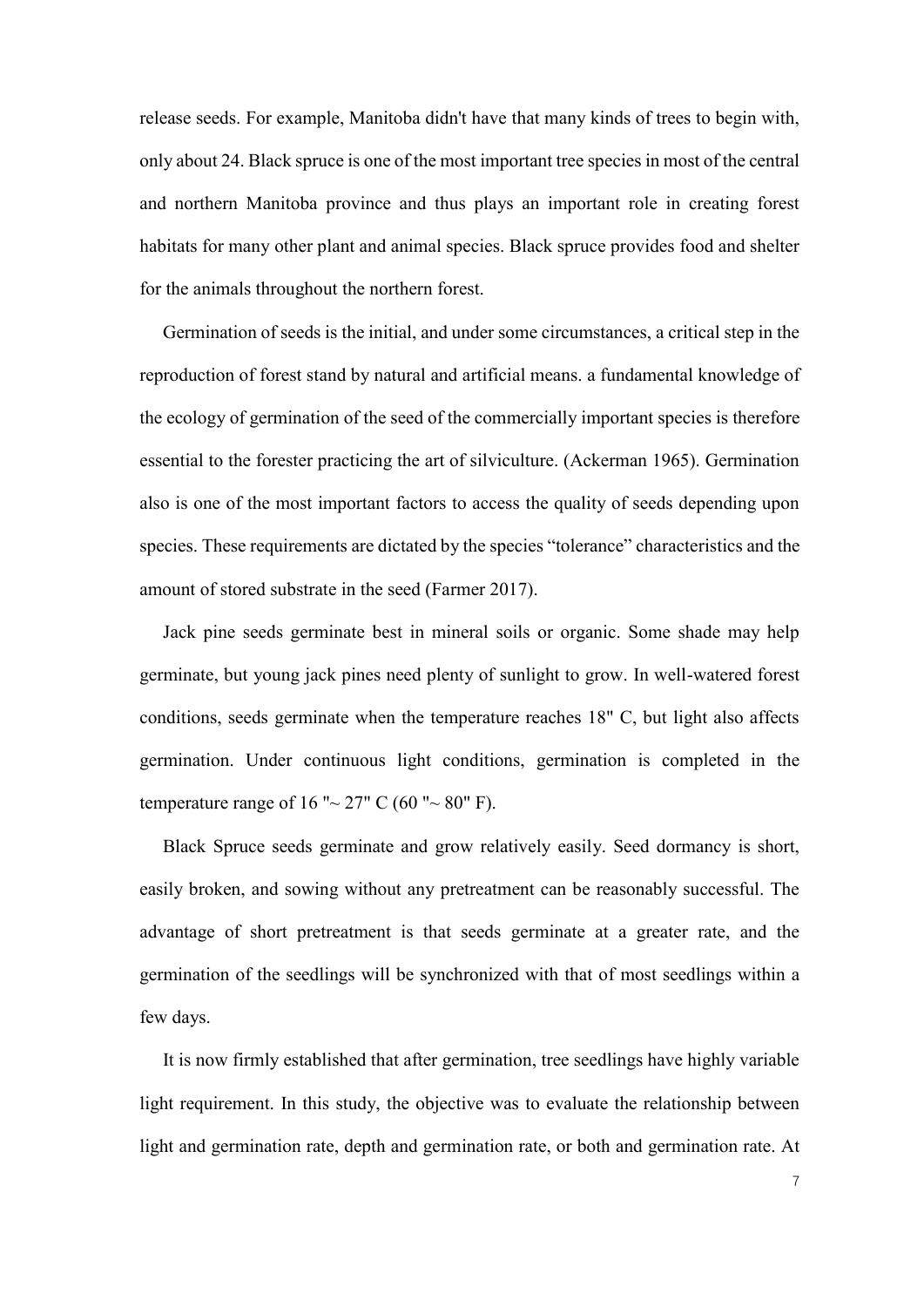the same time, the study also will compare the difference between jack pine and black spruce. This study was under controlled conditions and use quantitative methods to evaluate the results.

## **Materials and methods**

## *Materials*

This study was carried out in greenhouse, at the Faculty of Natural Resources Management, Lakehead University, Canada. Jack pine seeds and white spruce seed was collected from the forest in Thunder Bay and store at minus temperature before using.

# *Experiment Design*

The experiment was designed to study the relationship between germination and light plus depth for each species. So, there are two factors. The experiment design was two factor factorials (4 x 4) arranged in four designed units. This experiment was designed to study combined effects of light and depth factors.

Each species was designed as four units. Each unit has different light treatment, they are 20%, 60%, 80% and 100% light treatments. Each unit has four groups with different depth treatment, they are 0cm, 1cm, 2cm, 3cm. Each group has four replications and 9 seeds per replicate.

For each species, each pot was filled with soil first. And then, press the soil to the same level, to make sure each pot has the same soil. Second, use a stick with a length mark to dig holes. Each pot was dug three holes, and the three holes form an equilateral triangle at the center of each pot. The unit which don't have depth treatment also was chose three points form an equilateral triangle at the center of the pot. Third, put three seeds in the holes (or points), fill the holes in each pot with the soil we dug. The pots in each unit are mixed and placed. The light treatment uses shade cloth to control. One unit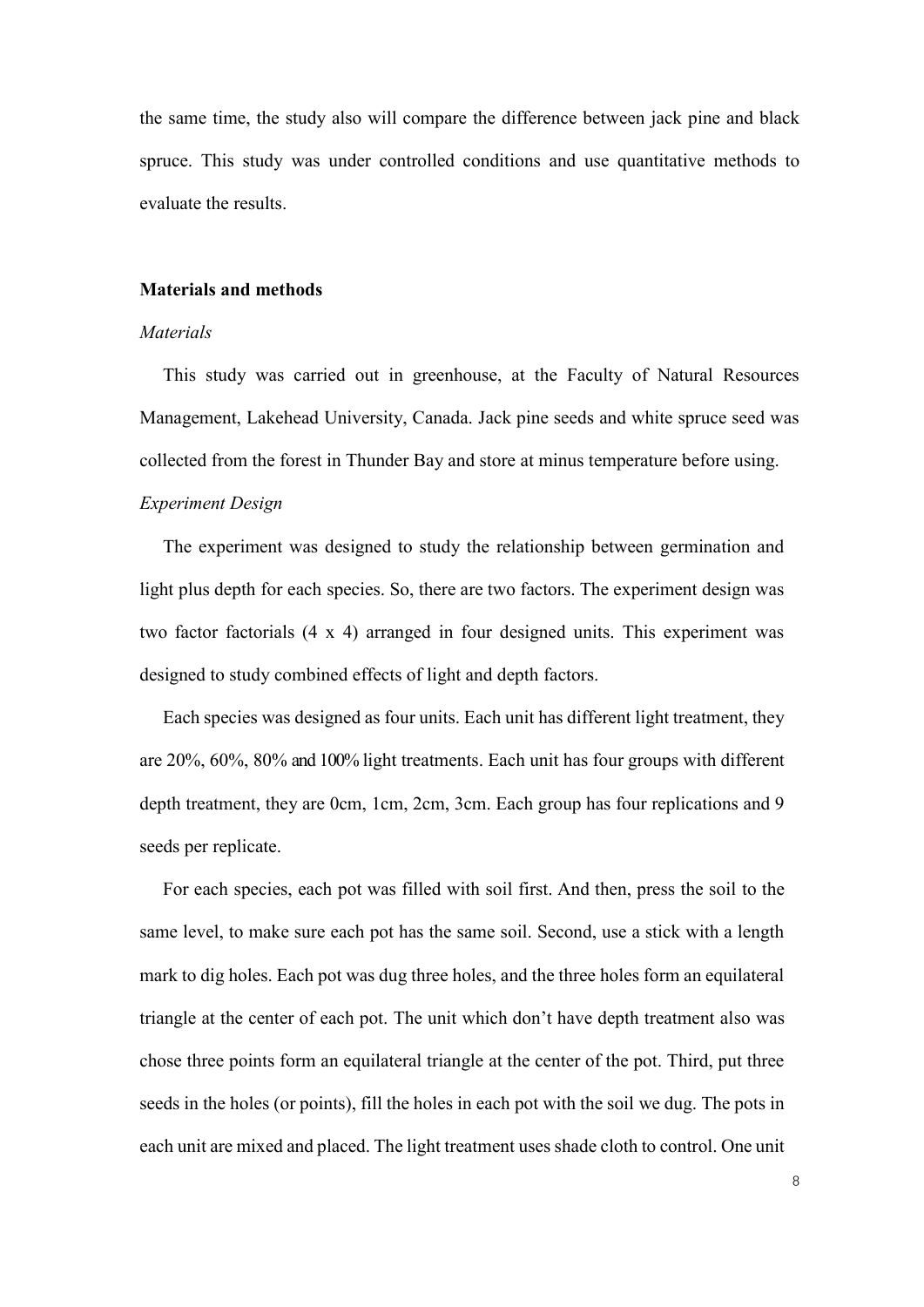doesn't use it, one unit uses 20% shade cloth, one unit uses 40% shade cloth and one unit uses double 40% shade cloth. Put the pots in the same place and take care of them every day to record data.



# Figure 1: experiment design for jack pine



Figure 2: experiment design for Black spruce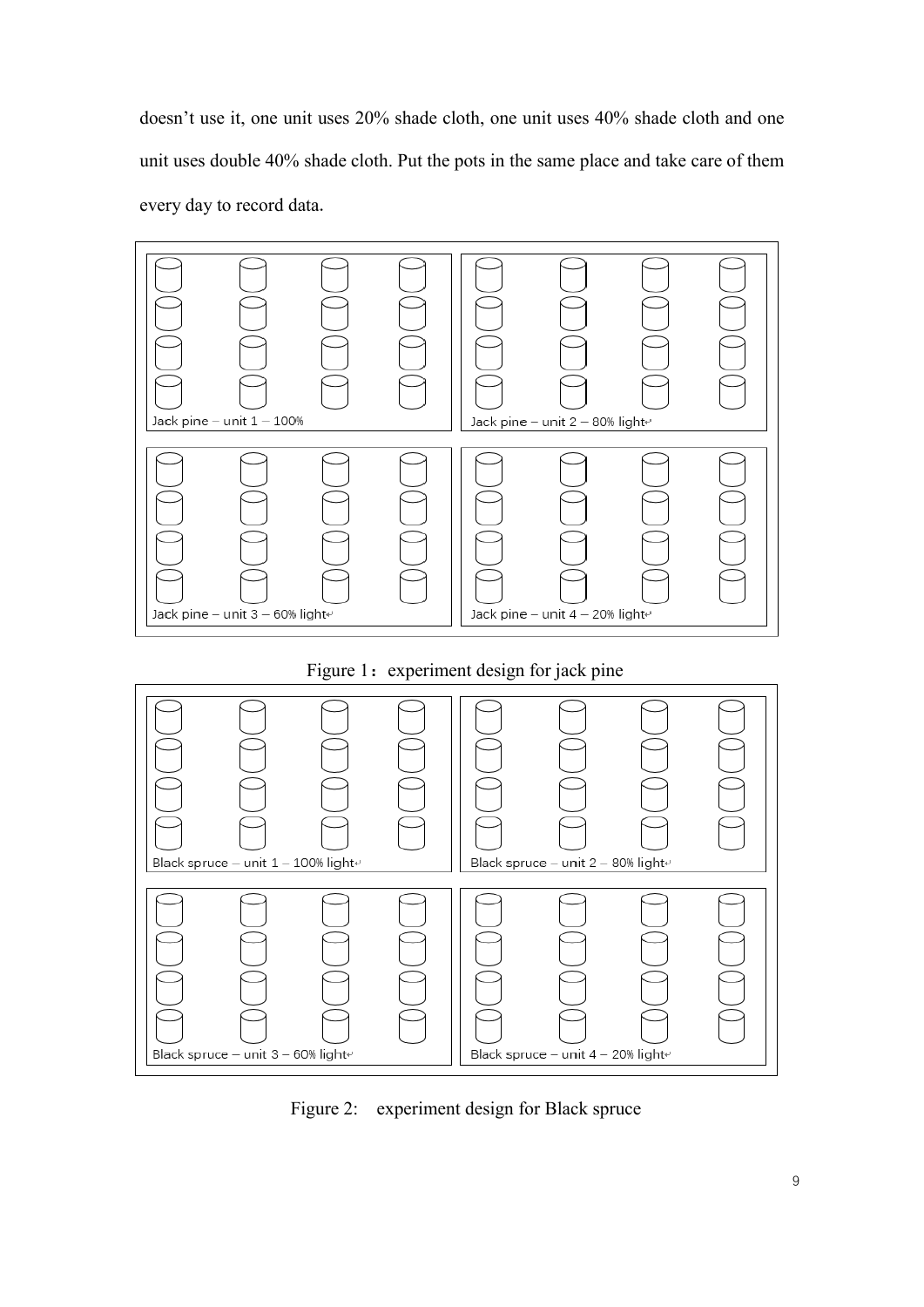

Figure 3: the level of soil



Figure 4: The holes in each pot

*Statistical analysis* 

 In whole process of the experiment, data were analyzed by analysis of variance followed by Tukey's Honestly Significant Difference test to compare the significant effects among species, light and depth. Significant differences among treatments were considered at the  $P < 0.05$  level.

In the statistical analysis process, we analyzed according to the following ideas.

 First, the analysis is three-factor ANOVA, Three-factor ANOVA is very sensitive to outliers. The analysis of the presence or absence of significant outliers was first performed.

In this study, data normality was tested by Shapiro-Wilk test. The analysis of whether the data conform to the normal distribution is carried out in the second step.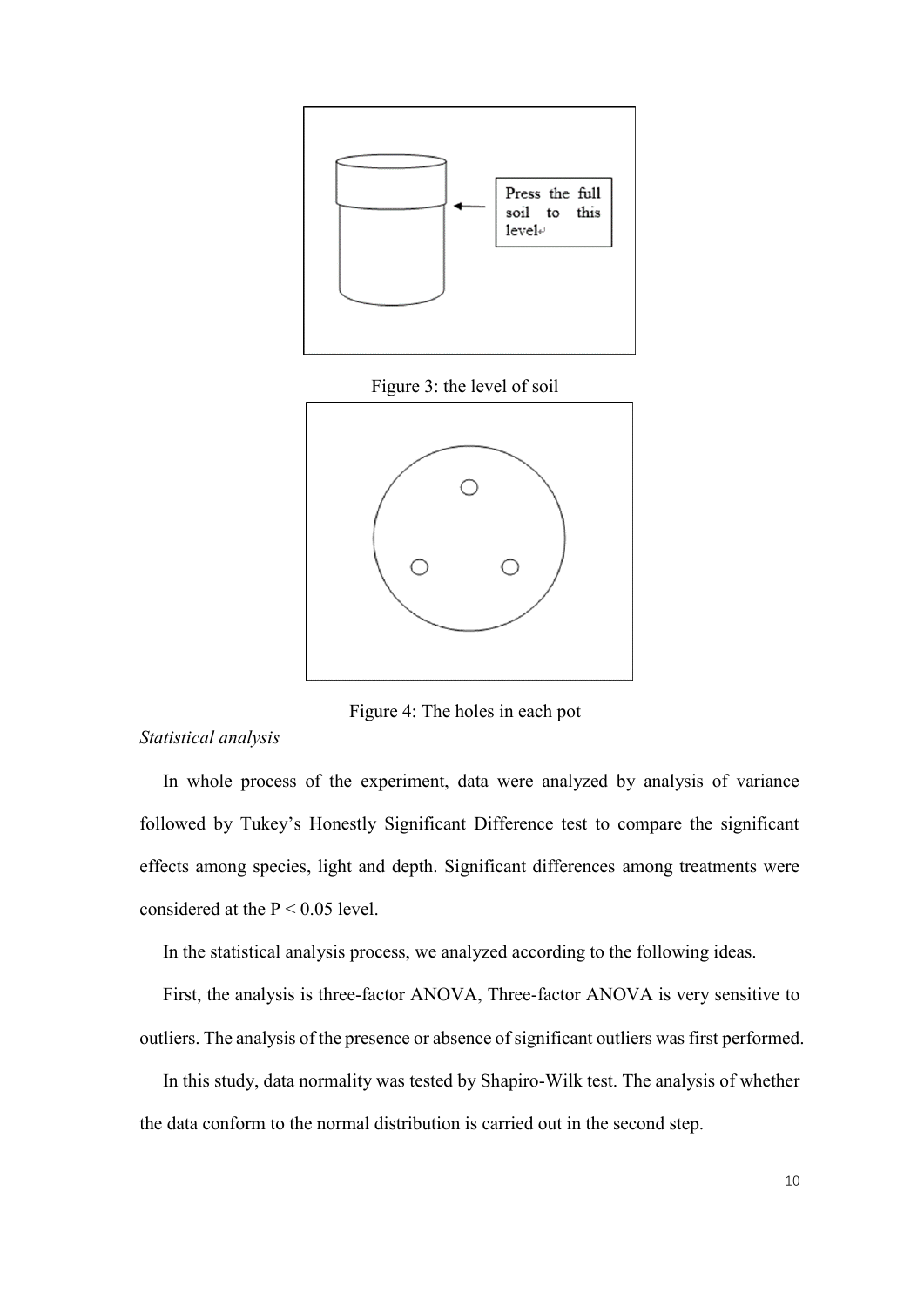Levene's Test of Equality of Error Variances were used to verify whether the dependent variables in any classification of independent variables have equal variance. This is the third step.

 The fourth step is to determine whether there is a significant three-factor interaction. If there is a three-factor interaction, then judge whether there is a simple two-factor interaction. If there is no three-factor interaction, then judge whether there is a two-factor interaction.

 The next step is to judge the possible situation. If there is a simple interaction between two factors, judge whether there is a simple single factor effect; If there is no simple interaction between the two factors, the analysis is concluded.

 The last step is a follow-up to the previous step. If there is a simple factor effect, the simple pairwise comparison is meaningful. If there is no effect, end the analysis.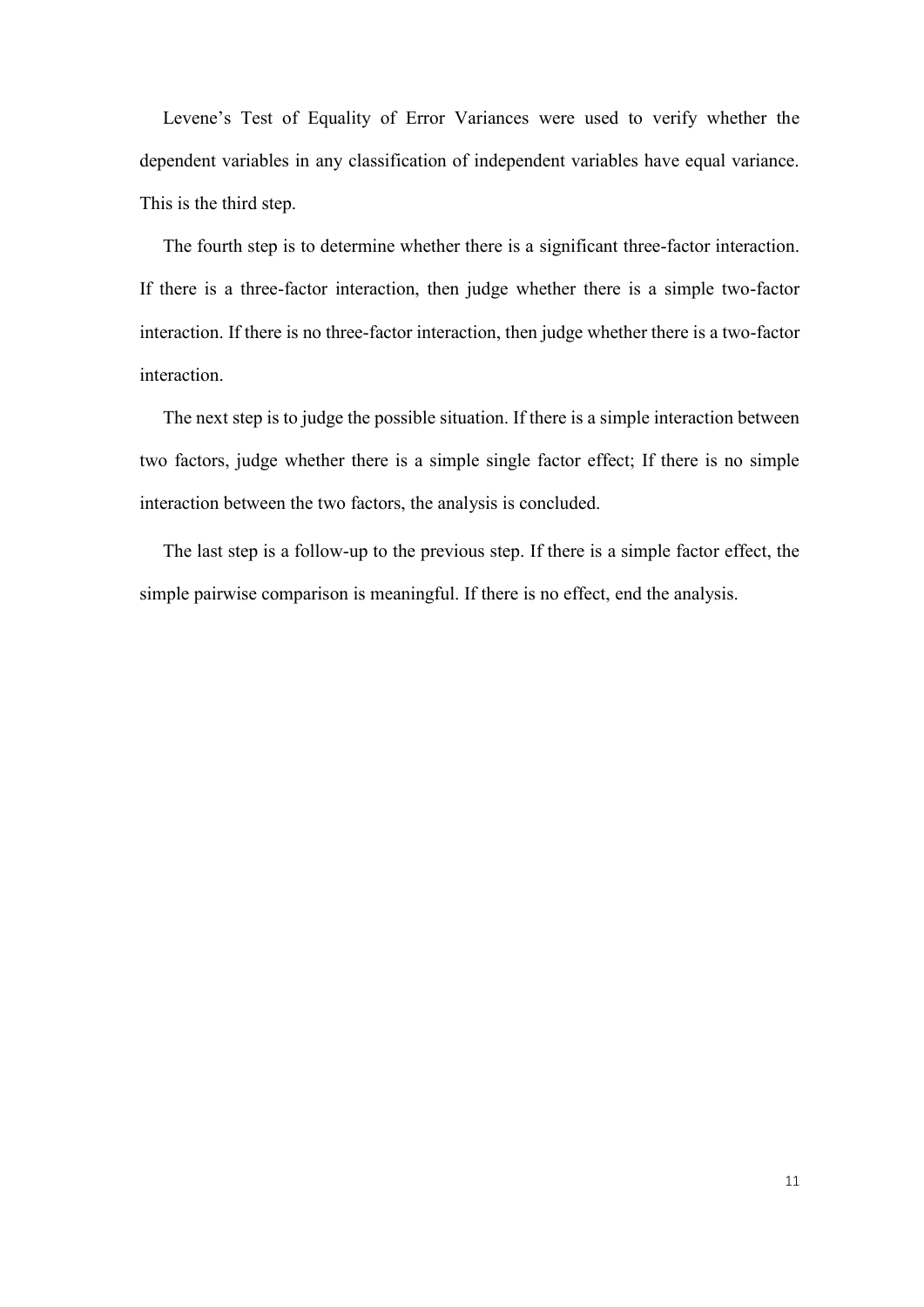# **Result and discussion**

# $\ddot{\phantom{a}}$ . . . . . .  $\overline{a}$  $\overline{a}$ ò  $\bar{x}$  $308$

# *Analysis of significant outliers*

Figure 5: analysis of significant outliers for Jack pine



Figure 6: analysis of significant outliers for black spruce

From the test results, the figure 5 and 6 show that there are no significant outliers.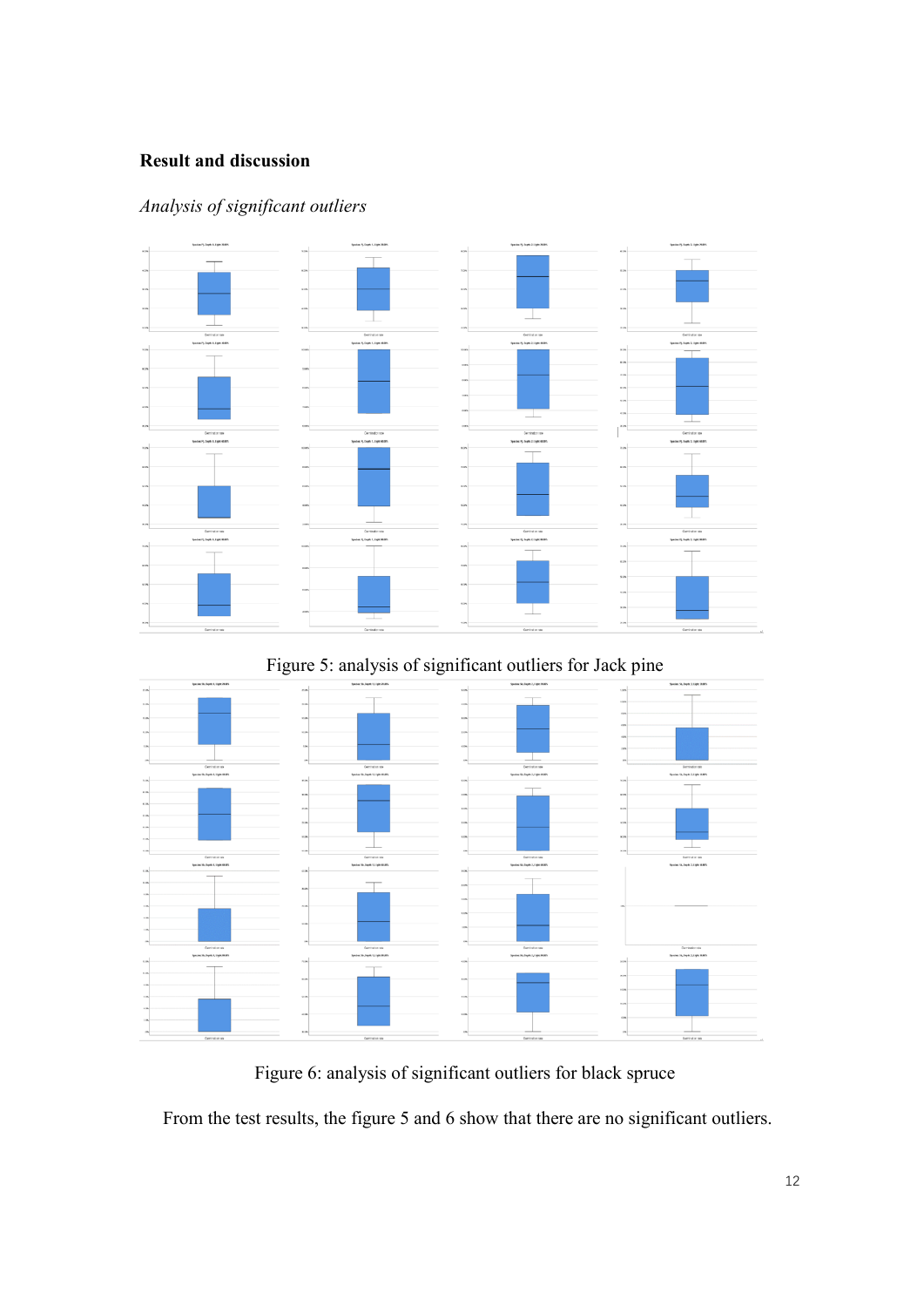## *Shapiro-Wilk test*

| <b>Tests of Normality</b>             |                |        |                  |           |                                 |                      |              |    |      |
|---------------------------------------|----------------|--------|------------------|-----------|---------------------------------|----------------------|--------------|----|------|
|                                       |                |        |                  |           | Kolmogorov-Smirnov <sup>a</sup> |                      | Shapiro-Wilk |    |      |
| Species                               | Depth          | Light  |                  | Statistic | df                              | Sig.                 | Statistic    | df | Siq. |
| Pj.                                   | 0              | 20.00% | Germination rate | .151      | 4                               | t,                   | .993         | 4  | .972 |
|                                       |                | 40.00% | Germination rate | .260      | 4                               |                      | .827         | 4  | .161 |
|                                       |                | 60.00% | Germination rate | .441      | 4                               | ä,                   | .630         | 4  | .001 |
|                                       |                | 80.00% | Germination rate | .260      | 4                               | ÷                    | .827         | 4  | .161 |
|                                       | 1              | 20.00% | Germination rate | .151      | 4                               | ł.                   | .993         | 4  | .972 |
|                                       |                | 40.00% | Germination rate | .307      | 4                               | i,                   | .729         | 4  | .024 |
|                                       |                | 60.00% | Germination rate | .290      | 4                               | i,                   | .863         | 4  | .271 |
|                                       |                | 80.00% | Germination rate | .394      | 4                               |                      | .773         | 4  | .062 |
|                                       | $\overline{2}$ | 20.00% | Germination rate | .298      | 4                               |                      | .849         | 4  | .224 |
|                                       |                | 40.00% | Germination rate | .302      | 4                               | l,                   | .827         | 4  | .161 |
|                                       |                | 60.00% | Germination rate | .298      | 4                               | $\overline{a}$       | .849         | 4  | .224 |
|                                       |                | 80.00% | Germination rate | .151      | 4                               | l.                   | .993         | 4  | .972 |
|                                       | 3              | 20.00% | Germination rate | .329      | 4                               | Ĭ.                   | .895         | 4  | .406 |
|                                       |                | 40.00% | Germination rate | .236      | 4                               | ł.                   | .911         | 4  | .488 |
|                                       |                | 60.00% | Germination rate | .329      | 4                               |                      | .895         | 4  | .406 |
|                                       |                | 80.00% | Germination rate | .303      | 4                               | ×.                   | .791         | 4  | .086 |
| Sb                                    | 0              | 20.00% | Germination rate | .283      | 4                               | ä,                   | .863         | 4  | .272 |
|                                       |                | 40.00% | Germination rate | .307      | 4                               | ÷                    | .729         | 4  | .024 |
|                                       |                | 60.00% | Germination rate | .441      | 4                               | i.                   | .630         | 4  | .001 |
|                                       |                | 80.00% | Germination rate | .441      | 4                               | i,                   | .630         | 4  | .001 |
|                                       | 1              | 20.00% | Germination rate | .283      | 4                               | ä,                   | .863         | 4  | .272 |
|                                       |                | 40.00% | Germination rate | .283      | 4                               |                      | .863         | 4  | .272 |
|                                       |                | 60.00% | Germination rate | .298      | 4                               | i,                   | .849         | 4  | .224 |
|                                       |                | 80.00% | Germination rate | .298      | 4                               | $\ddot{\phantom{0}}$ | .849         | 4  | .224 |
|                                       | $\overline{2}$ | 20.00% | Germination rate | .208      | 4                               | ł.                   | .950         | 4  | .714 |
|                                       |                | 40.00% | Germination rate | .302      | 4                               |                      | .827         | 4  | .161 |
|                                       |                | 60.00% | Germination rate | .283      | 4                               | ÷.                   | .863         | 4  | .272 |
|                                       |                | 80.00% | Germination rate | .260      | 4                               | ł.                   | .827         | 4  | .161 |
|                                       | 3              | 20.00% | Germination rate | .441      | 4                               | Ĭ.                   | .630         | 4  | .001 |
|                                       |                | 40.00% | Germination rate | .364      | 4                               | ÷.                   | .840         | 4  | .195 |
|                                       |                | 60.00% | Germination rate |           | 4                               | ٠                    |              | 4  |      |
|                                       |                | 80.00% | Germination rate | .283      | 4                               |                      | .863         | 4  | .272 |
| a. Lilliefors Significance Correction |                |        |                  |           |                                 |                      |              |    |      |

# Figure 7: Test of Normality

In this study, data normality was tested by Shapiro-Wilk test. In general, if the pvalue of Shapiro-Wilk test is less than 0.05, we consider the data not in line with the normal distribution. The Numbers marked red in the table are displayed that a total of 5 sets of data did not conform to the normal distribution. They are Jack pine group with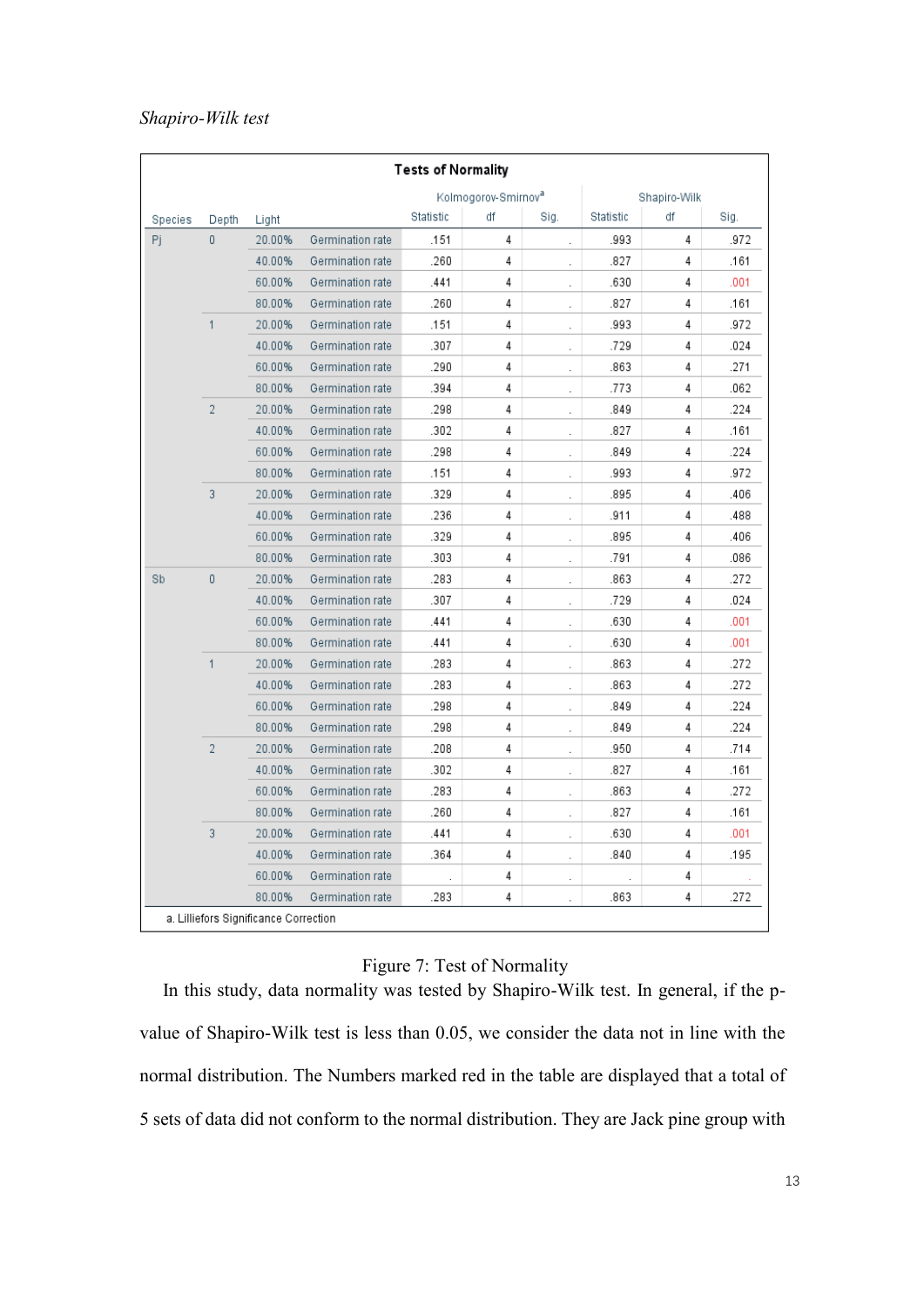a planting depth of 0cm and a light intensity of 60%; Black spruce group with planting depth of 0cm and illumination intensity of 60% and 80%; The black spruce group was planted at a depth of 3cm with a light intensity of 20% and 60%.

## *Levene's Test of Equality of Error Variances*

Levene's Test of Equality of Error Variances were used to verify whether the dependent variables in any classification of independent variables have equal variance.

| Levene's Test of Equality of Error Variances <sup>a,b</sup>                                         |                                                                                                                                 |                     |     |        |      |  |  |
|-----------------------------------------------------------------------------------------------------|---------------------------------------------------------------------------------------------------------------------------------|---------------------|-----|--------|------|--|--|
|                                                                                                     |                                                                                                                                 | Levene<br>Statistic | df1 | df2    | Sig. |  |  |
| Germination rate                                                                                    | Based on Mean                                                                                                                   | 2.975               | 31  | 96     | .000 |  |  |
|                                                                                                     | Based on Median                                                                                                                 | 1.580               | 31  | 96     | .048 |  |  |
|                                                                                                     | Based on Median and<br>with adjusted df                                                                                         | 1.580               | 31  | 31.154 | .104 |  |  |
|                                                                                                     | Based on trimmed mean                                                                                                           | 2.778               | 31  | 96     | .000 |  |  |
| Tests the null hypothesis that the error variance of the dependent variable is equal across groups. |                                                                                                                                 |                     |     |        |      |  |  |
| a. Dependent variable: Germination rate                                                             |                                                                                                                                 |                     |     |        |      |  |  |
|                                                                                                     | b. Design: Intercept + Species + Depth + Light + Species * Depth + Species * Light + Depth *<br>Light + Species * Depth * Light |                     |     |        |      |  |  |

#### Figure 8: Levene's Test of Equality of Error Variances

In general, if the P value of Levene variance homogeneity test is greater than 0.05, we consider the data conform to the equal variance. As can be seen from the above table, the P value of Levene variance homogeneity test in this study is 0, less than 0.05, that is, not all dependent variables in any classification of independent variables have equal variance.

When the sample size of each group was close to the same or the same, the homogeneity of variance analysis showed some robustness. That is, only when the sample size of each group is the same, the influence of variance homogeneity on the result of the difference analysis is greatly reduced. At this time, with the increase of sample size, the influence will be further reduced.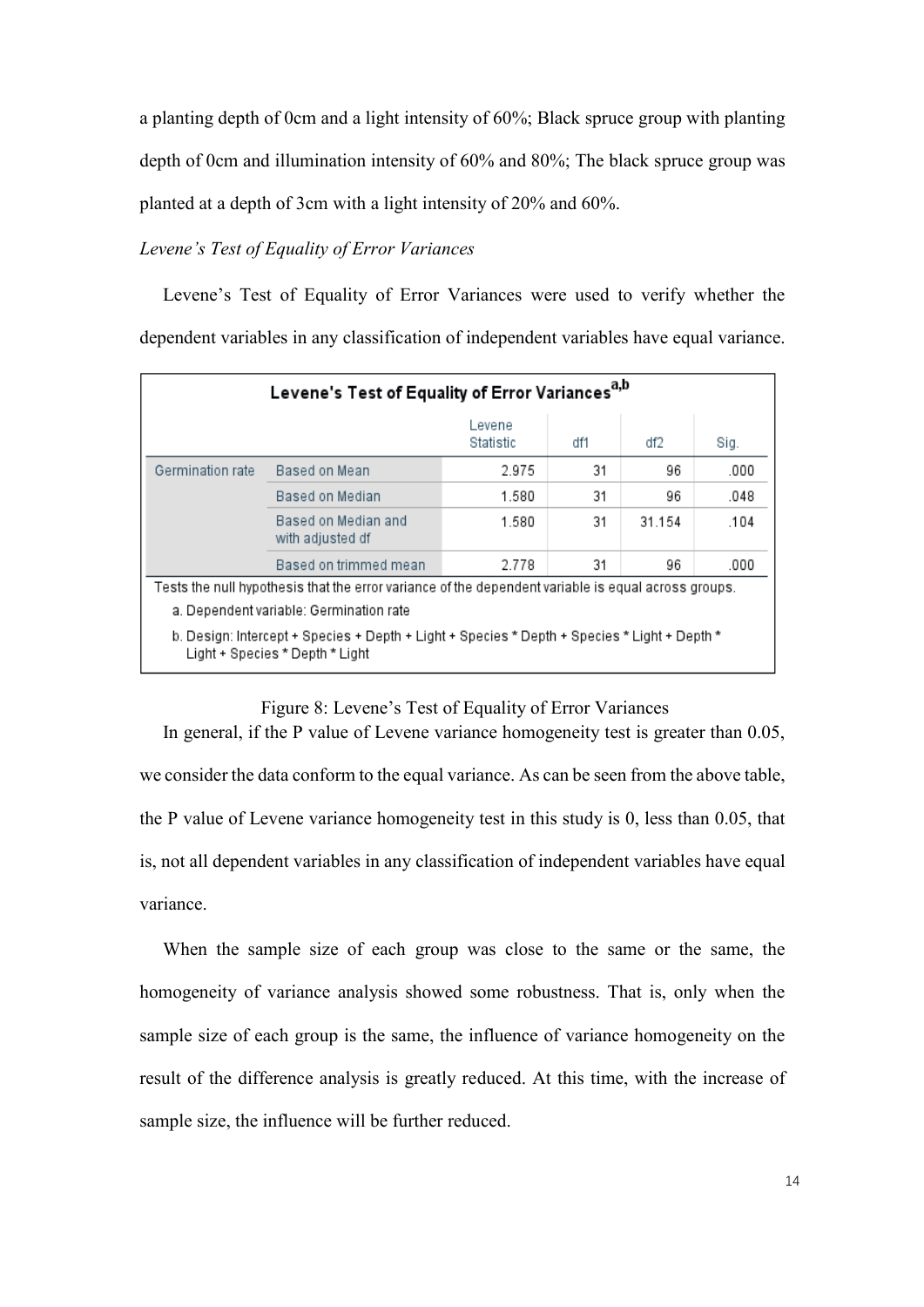In this study, the sample size is the same and conform to the normality distribution. Then we believe that even if the variance is not homogeneous, we can also try to use the three-factor ANOVA model.

## *Analysis of interaction effects*

In this part, first step is to determine whether there is a three-factor interaction. The main purpose of three-factor ANOVA is to determine whether there is three-factor interaction. Three-factor interaction refers to that the interaction of two factors has different effects on dependent variables at different levels of another factor. In this study, SPSS output results are as follows:

| <b>Tests of Between-Subjects Effects</b>        |                            |     |             |         |      |  |  |
|-------------------------------------------------|----------------------------|-----|-------------|---------|------|--|--|
| Dependent Variable:                             | Germination rate           |     |             |         |      |  |  |
| Source                                          | Type III Sum<br>of Squares | df  | Mean Square | F       | Sig. |  |  |
| Corrected Model                                 | 71009.838 <sup>a</sup>     | 31  | 2290.640    | 7.604   | .000 |  |  |
| Intercept                                       | 169329.668                 | 1   | 169329.668  | 562.095 | .000 |  |  |
| <b>Species</b>                                  | 40533.372                  | 1   | 40533.372   | 134.552 | .000 |  |  |
| Depth                                           | 5805.363                   | 3   | 1935.121    | 6.424   | .001 |  |  |
| Light                                           | 9956.597                   | 3   | 3318.866    | 11.017  | .000 |  |  |
| Species * Depth                                 | 3259.066                   | 3   | 1086.355    | 3.606   | .016 |  |  |
| Species * Light                                 | 1793.017                   | 3   | 597.672     | 1.984   | .122 |  |  |
| Depth * Light                                   | 3102.816                   | 9   | 344.757     | 1.144   | .340 |  |  |
| Species * Depth * Light                         | 6559.606                   | 9   | 728.845     | 2.419   | .016 |  |  |
| Error                                           | 28919.753                  | 96  | 301.247     |         |      |  |  |
| Total                                           | 269259.259                 | 128 |             |         |      |  |  |
| Corrected Total                                 | 99929.591                  | 127 |             |         |      |  |  |
| a. R Squared = .711 (Adjusted R Squared = .617) |                            |     |             |         |      |  |  |

# Figure 9: result of test of three-factor interaction

In the Tests of Between-subjects Effects table, if P>0.05, the interaction term is not statistically significant. As highlighted in the table (figure 9), Species\*Depth\*Light shows that the interaction of the three factors is not statistically significant. That's mean, there is no three-factor interaction.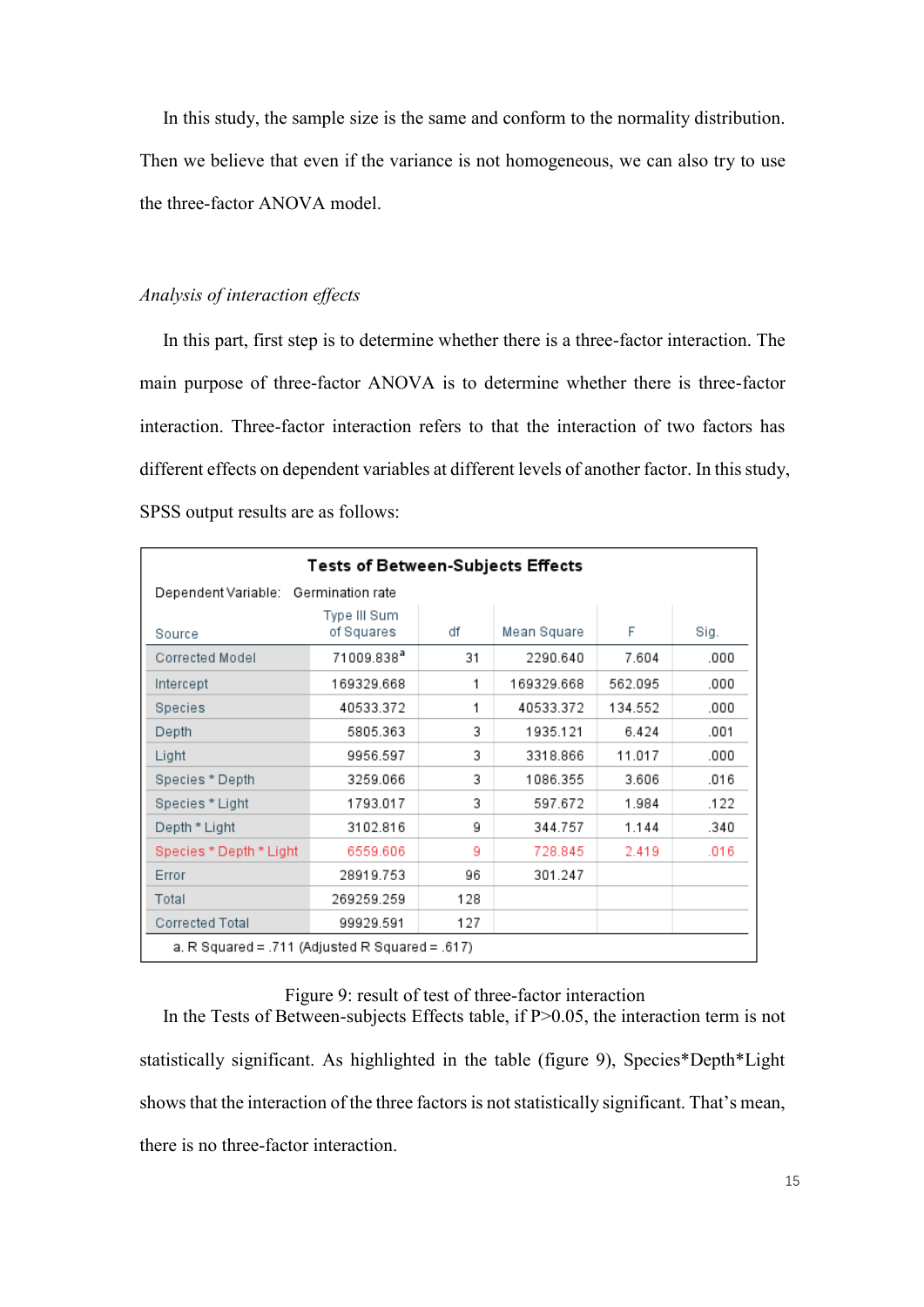When there is no three-factor interaction, it is necessary to judge whether there is a two-factor interaction.

 The table of Test of between-subjects Effects shows the Effects of three interaction items of two factors on dependent variables. In the table of Test of between-subjects Effects, when  $P < 0.05$ , the influence of interaction term on dependent variable has statistical significance. When P 0.05, the influence of the interaction term on the dependent variable was not statistically significant.

As highlighted in the figure below (figure 10), the Species\*Depth has no statistical significance for the dependent variable, the Species\*Light has no statistical significance for the dependent variable, and the Depth\*Light has no statistical significance for the dependent variable. There is no two-factor interaction. The analysis of variance is end. And the next thing needs to consider is the effects of each sample factor.

| <b>Tests of Between-Subjects Effects</b>        |                            |     |             |         |      |  |  |
|-------------------------------------------------|----------------------------|-----|-------------|---------|------|--|--|
| Dependent Variable:                             | Germination rate           |     |             |         |      |  |  |
| Source                                          | Type III Sum<br>of Squares | df  | Mean Square | F       | Sig. |  |  |
| Corrected Model                                 | 71009.838ª                 | 31  | 2290.640    | 7.604   | .000 |  |  |
| Intercept                                       | 169329.668                 | 1   | 169329.668  | 562.095 | .000 |  |  |
| Species                                         | 40533.372                  | 1   | 40533.372   | 134.552 | .000 |  |  |
| Depth                                           | 5805.363                   | 3   | 1935.121    | 6.424   | .001 |  |  |
| Light                                           | 9956.597                   | 3   | 3318.866    | 11.017  | .000 |  |  |
| Species * Depth                                 | 3259.066                   | 3   | 1086.355    | 3.606   | .016 |  |  |
| Species * Light                                 | 1793.017                   | 3   | 597.672     | 1.984   | .122 |  |  |
| Depth * Light                                   | 3102.816                   | 9   | 344.757     | 1.144   | .340 |  |  |
| Species * Depth * Light                         | 6559.606                   | g   | 728.845     | 2.419   | .016 |  |  |
| Error                                           | 28919.753                  | 96  | 301.247     |         |      |  |  |
| Total                                           | 269259.259                 | 128 |             |         |      |  |  |
| Corrected Total                                 | 99929.591                  | 127 |             |         |      |  |  |
| a. R Squared = .711 (Adjusted R Squared = .617) |                            |     |             |         |      |  |  |

Figure 10: result of test of two-factor interaction.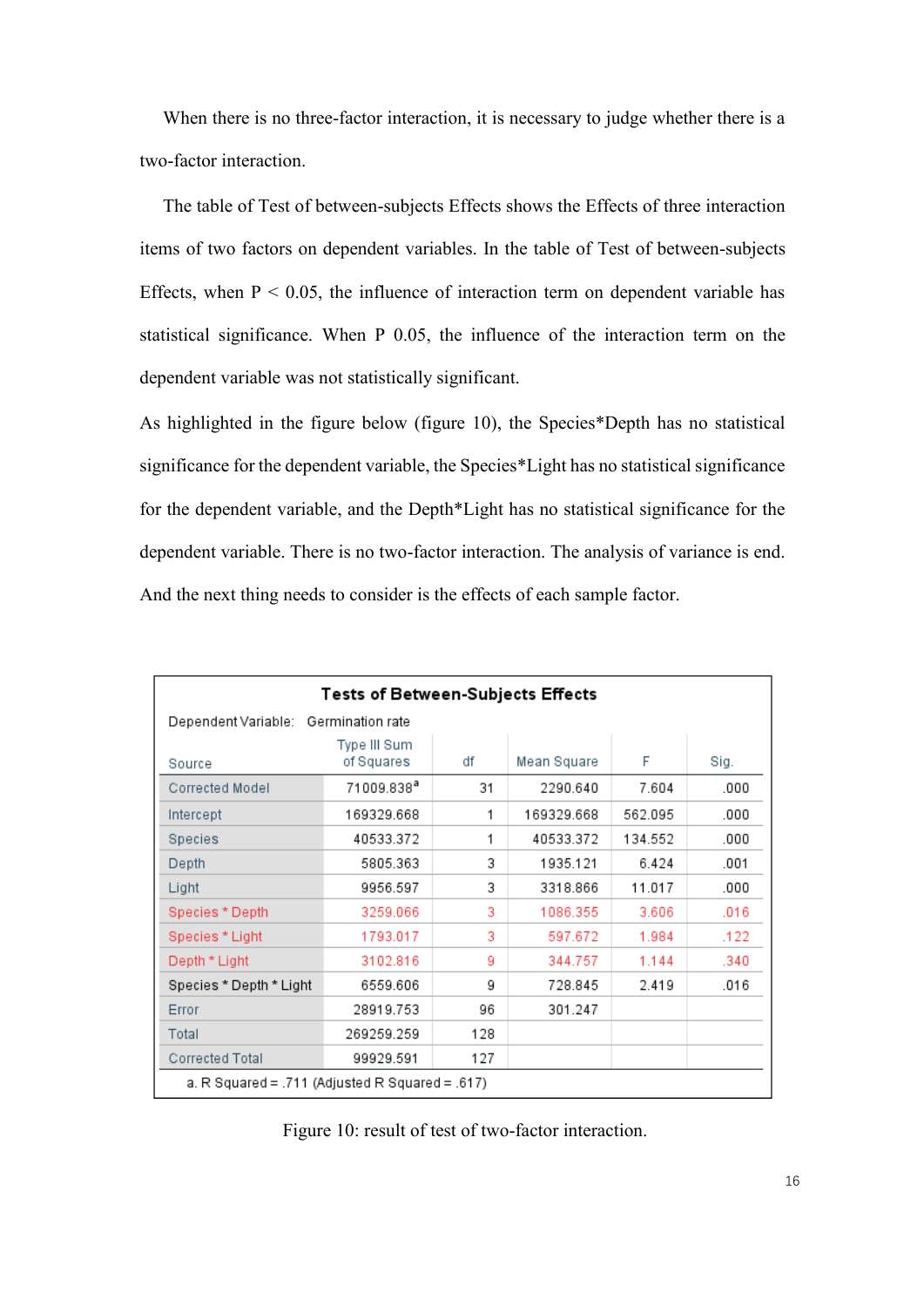## *The effect of light and depth on germination*





## Figure 11: germination rate under different light intensity

## Figure 12: germination rate under different depth



#### Figure 13: Average germination rate

The results of germination tests showed that light had a significant effect on germination of both Jack Pine and Black Spruce. For Jack pine, in general, the germination rate increased with the increase of light intensity and reached the maximum at about 80% of light intensity. More than 80% of the light intensity, will cause a negative impact on the germination of seeds, reduce the germination rate of seeds. This is in line with Jack pine's need for full light growth. And too much light affects soil moisture, which affects photosynthesis, respiration and transpiration of seeds. For Black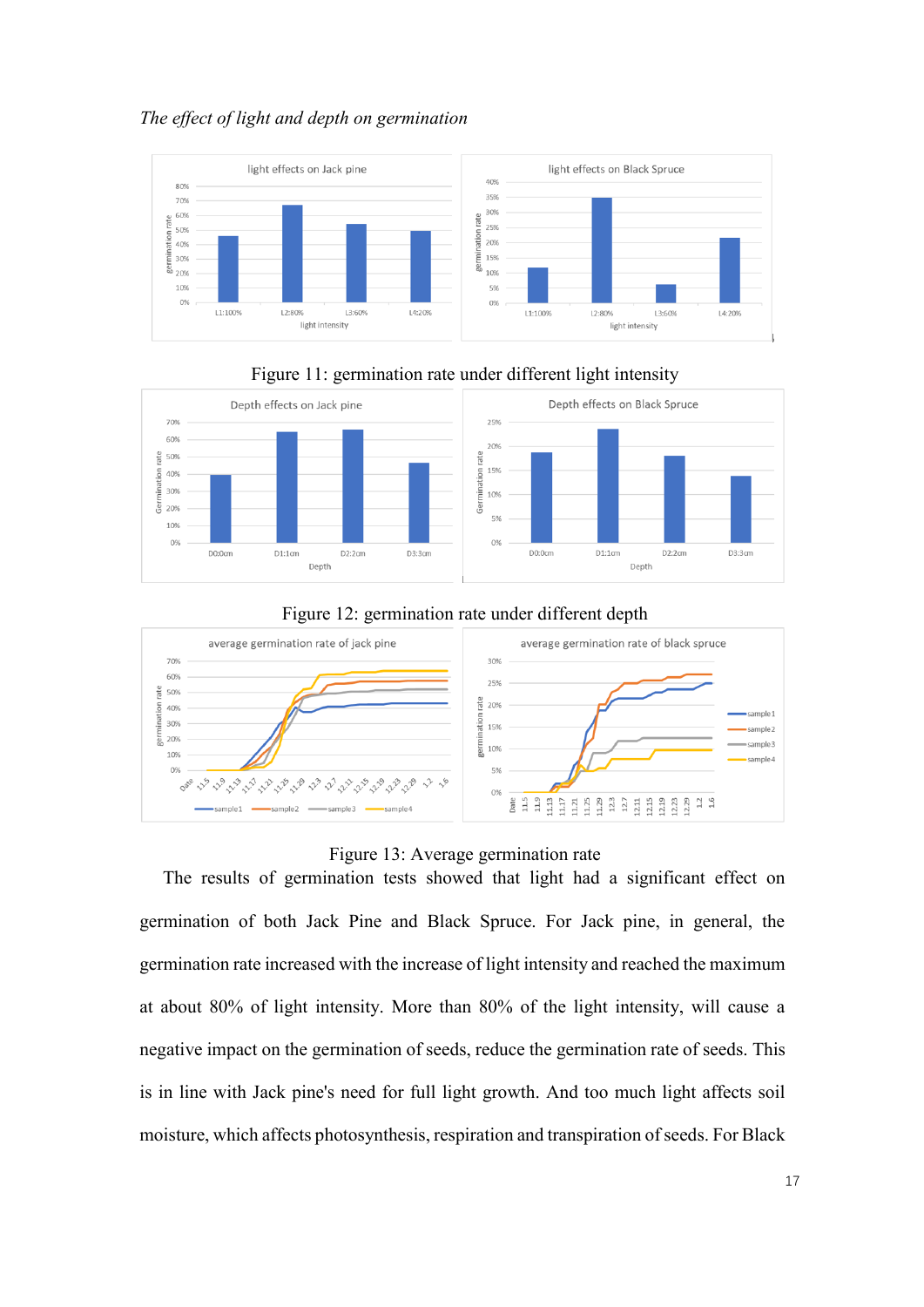Spruce, in general, it also reached the maximum germination rate at about 80% light intensity. And 20% light intensity followed by 100% light intensity followed by 60% light intensity. Under the same light conditions, the average germination rate of Jack pine is higher than Black Spruce. The average germination rate of Jack pine is about 50~70%; the average germination rate of Black Spruce is about 5~35%. For light, after comparing between groups, it was found that the germination rate was higher under 80% light intensity.

 Depth also has a significant effect on germination both Jack pine and Black Spruce. For Jack pine, the germination rate increased with depth increase of depth, and reached the maximum at about 2cm. After 2cm, the germination rate decreased with the increase of depth. For Black Spruce, the germination increased with decrease of depth and reached the maximum at 1cm. After 1cm, the germination rate decreased with the decrease of depth. Also, under the same depth, the average germination rate of Jack pine is higher than Black Spruce. The average germination rate of Jack pine is about 40~66%; the average germination rate of Black Spruce is about 14~24%. Under the same planting depth conditions, for each species, the impact is different. And after comparing between groups, the optimum planting depth is different for each species

 In general, in the same conditions, Jack pine germinated after 8 days later and Black Spruce germinated after 17 days later. However, the germination period of Jack pine was concentrated in 8 to 30 days after planting; The germination period for Black Spruce is shorter, concentrating between 17 and 26 days after planting. By contrast, the germination of Black Spruce was later and shorter than that of Jack pine. Compare light with depth, light have more effects on seed germination. Compare with species, Jack pine germinate easier.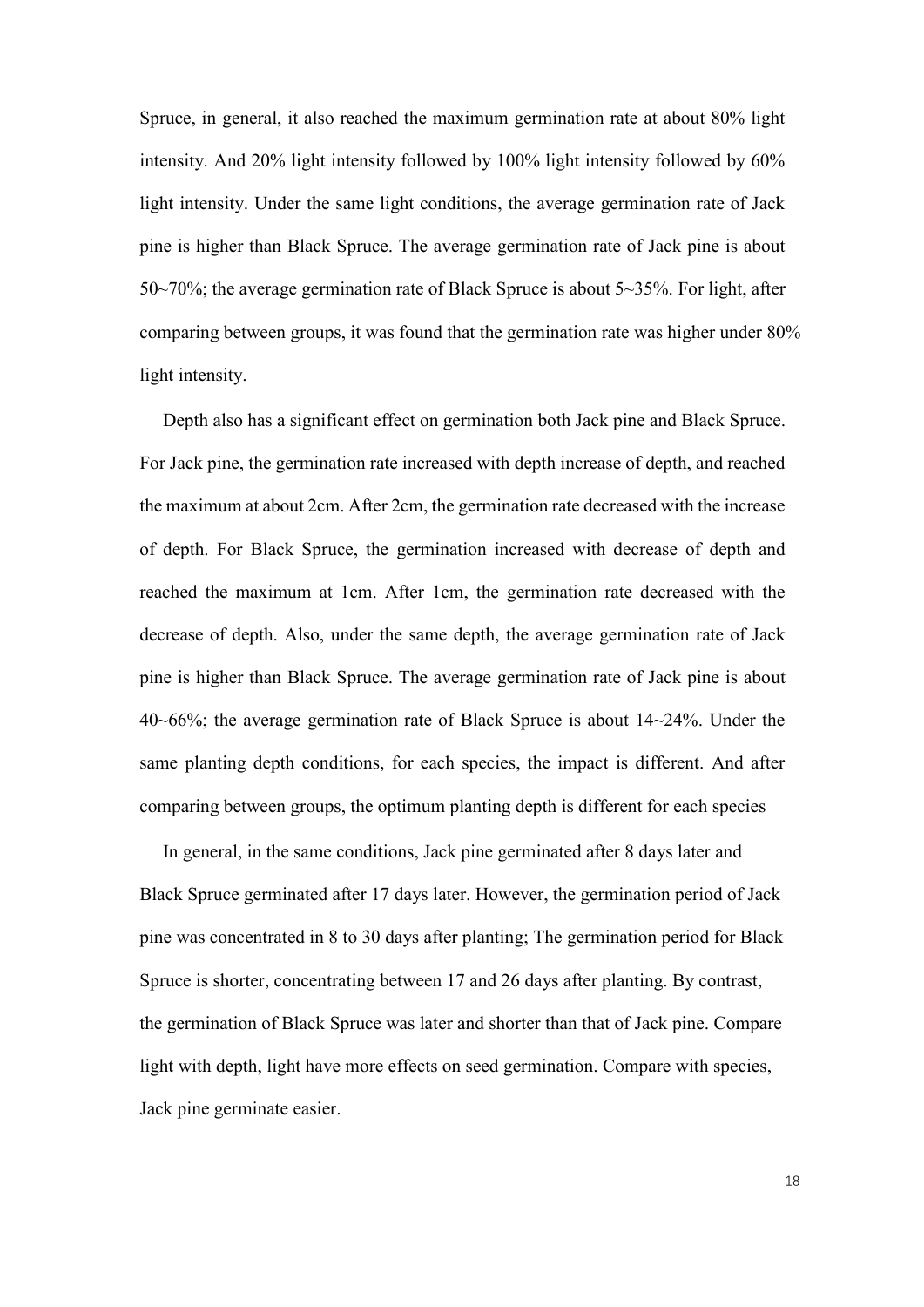# **Acknowledgements**

The author gratefully acknowledges Dr. Wang and Miss Keri Pidgen for their advice, and Dr. Wang for his help with statistical analyses. I also thank Miss Keri Pidgen for her help in green house.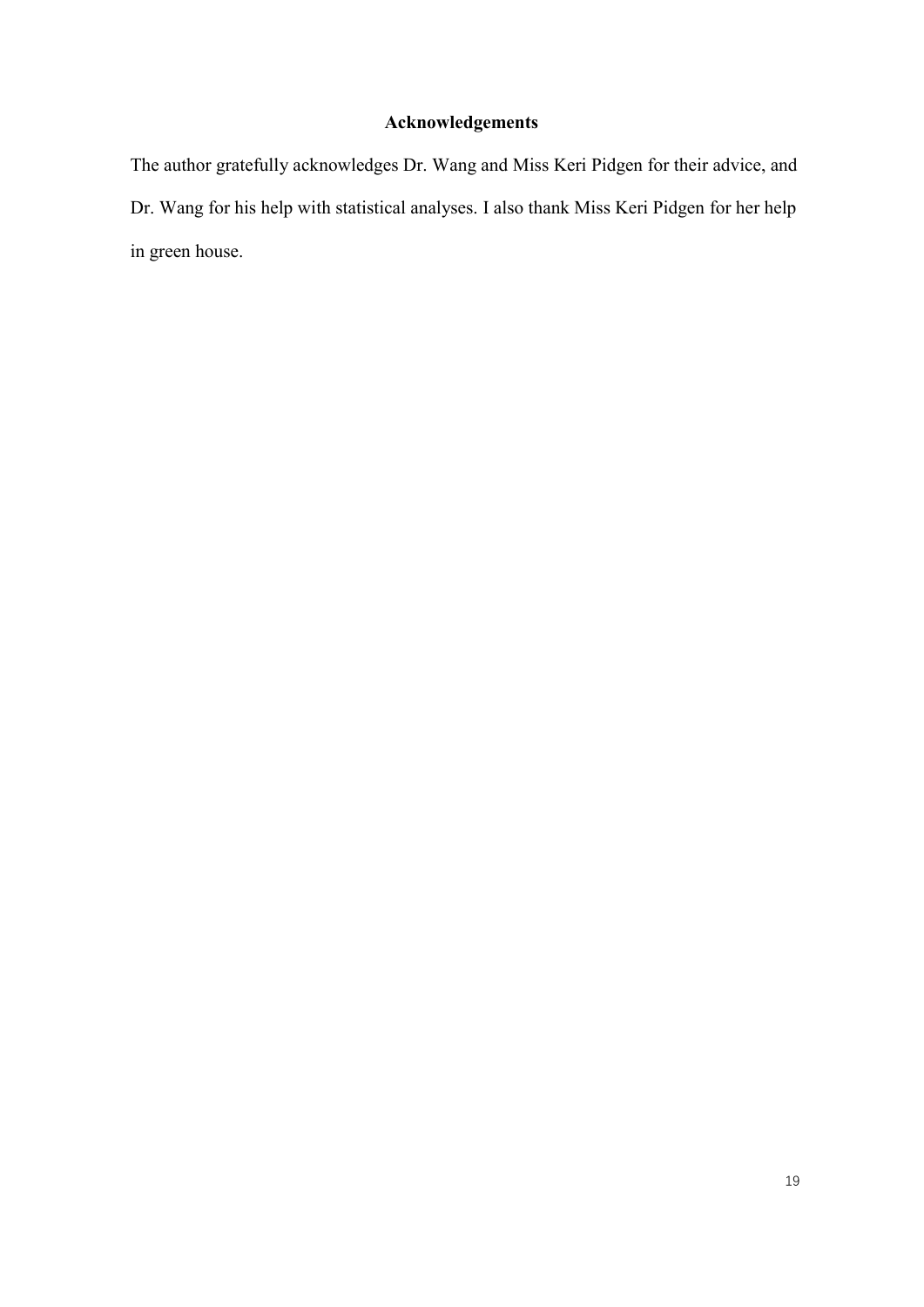#### **Literature cited**

- 1. Ackerman, R. F., & Farrar, J. L. 1965. The effect of light and temperature on the germination of jack pine and lodgepole pine seeds. Faculty of Forestry, University of Toronto.
- 2. Benvenuti, S., Macchia, M., & Miele, S. 2001. Light, temperature and burial depth effects on Rumex obtusifolius seed germination and emergence. Weed Research, 41(2), 177-186.
- 3. Bewley, J. D. 1997. Seed germination and dormancy. The plant cell, 9(7), 1055.
- 4. Brown, R. T. 1967. Influence of naturally occurring compounds on germination and growth of jack pine. Ecology, 48(4), 542-546. What I need in this paper is the discussion part, it gives me some example and method.
- 5. Clemens, J., Jones, P. G., & Gilbert, N. H. 1977. Effect of seed treatments on germination in Acacia. Australian Journal of Botany, 25(3), 269-276.
- 6. Crocker, W., & Davis, W. E. 1914. Delayed germination in seed of Alisma plantago. Botanical gazette, 58(4), 285-321.
- 7. Dunlap, J. R., & Barnett, J. P. 1983. Influence of seed size on germination and early development of loblolly pine (Pinus taeda L.) germinants. Canadian Journal of Forest Research, 13(1), 40-44.
- 8. Farmer, R. 2017. Seed ecophysiology of temperate and boreal zone forest trees. Routledge.
- 9. Herr, D. G., & Duchesne, L. C. 1995. Jack pine (Pinus banksiana) seedling emergence is affected by organic horizon removal, ashes, soil, water and shade.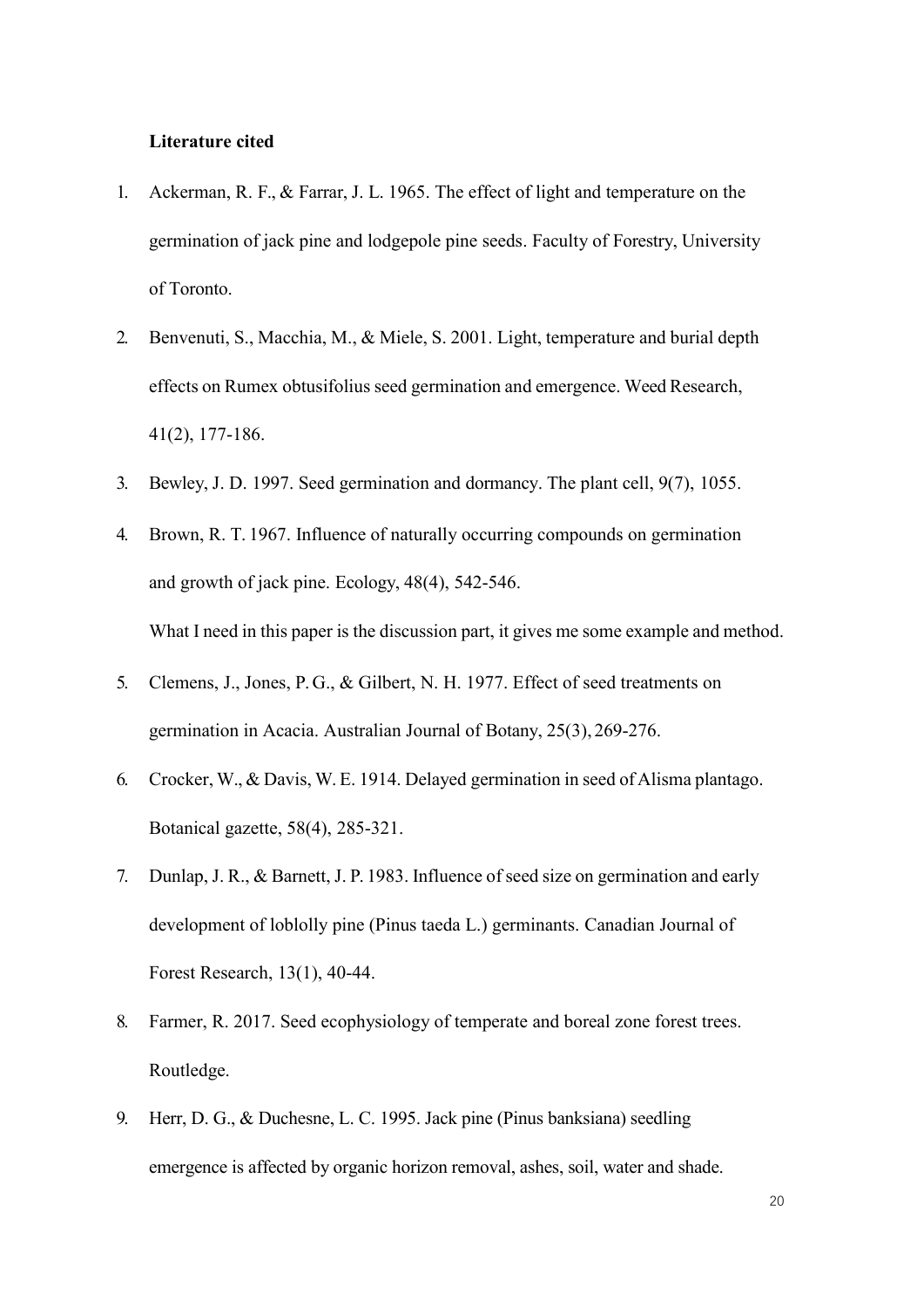Water, Air, and Soil Pollution, 82(1-2), 147-154.Kenkel, N. C. 1988. Pattern of self-thinning in jack pine: testing the random mortality hypothesis. Ecology, 69(4), 1017-1024.

- 10. Haavisto, V. F., & Winston, D. A. 1974. Germination of black spruce and jack pine seed at 0.5 C. The Forestry Chronicle, 50(6), 240-240.
- 11. Nienstaedt, H., & Zasada, J. C. 1990. White spruce. Silvics of North America, 1, 389-442.
- 12. Ren, J., Tao, L., & Liu, X. M. 2002. Effect of sand burial depth on seed germination and seedling emergence of Calligonum L. species. Journal of Arid Environments, 51(4), 603-611.
- 13. Rudolph, T. D. 1985. Jack pine (Pinus banksiana Lamb.). FS-252, 252.
- 14. Rudolph, T. D. and Laidly, P.R.: 1990, Pinus banksiana Lamb. Jack pine. In: Burns 15. Burns, R. M., & Honkala, B. H. 1990. Silvics of North America. Volume 1. Conifers. Agriculture Handbook (Washington), (654)